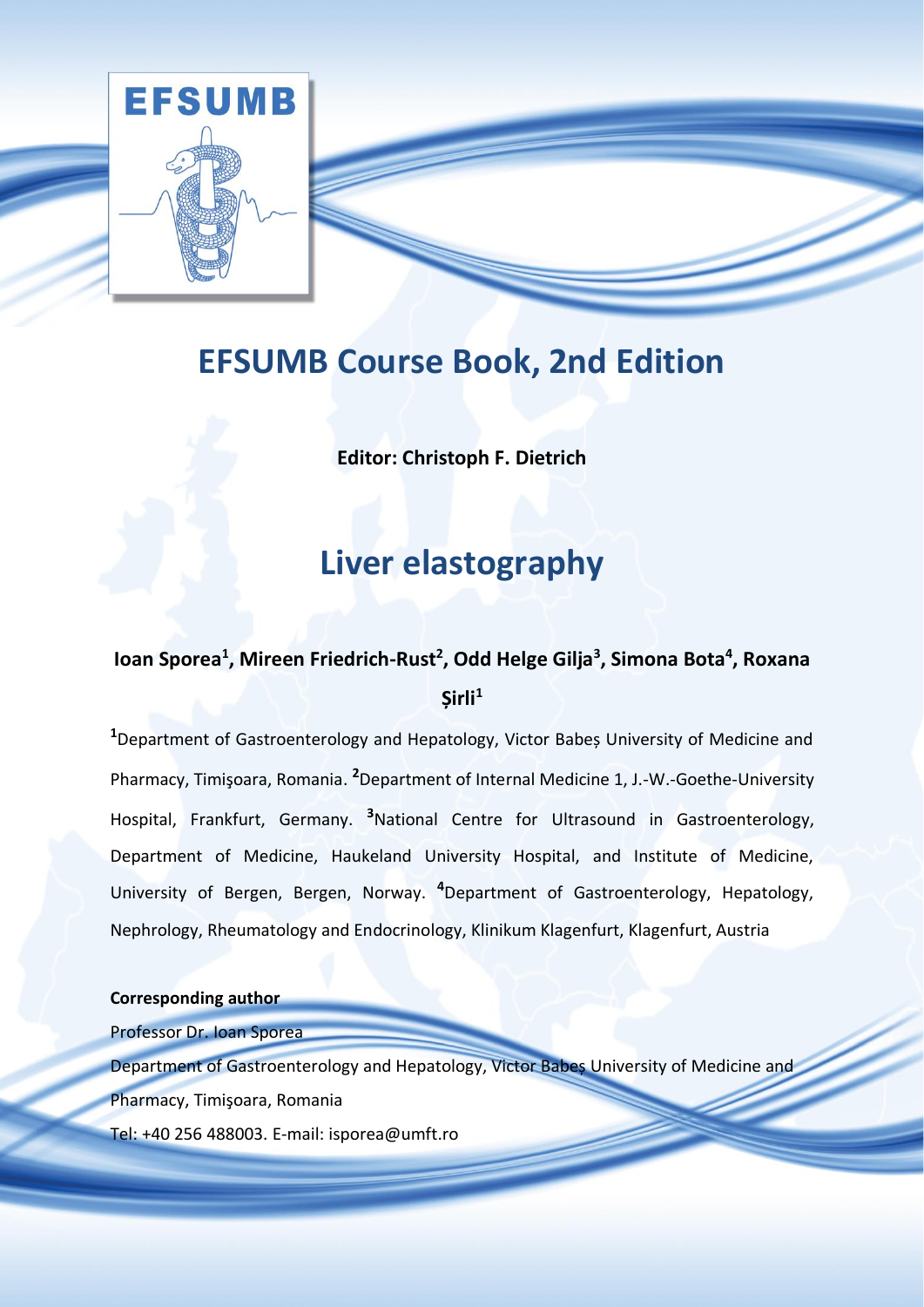# **Introduction**

In the evolution of chronic viral and non-viral hepatitis, liver fibrosis is an important factor associated with prognosis. A precise evaluation of the severity of fibrosis is necessary in these patients for correct staging and, eventually, to take a decision regarding treatment. Currently, liver biopsy seems to be the optimal method for evaluating changes in fibrosis over time (1). However, liver biopsy has its disadvantages *i.e.* the intra- and interobserver variability (2, 3), the sampling variability (4) and the fact it is an invasive method, with morbidity and mortality greater than zero.

Considering all these factors, non-invasive methods for the evaluation of liver fibrosis have developed in the past few years, to reduce the number of liver biopsies. There has been much debate recently regarding the best method to evaluate these patients. Liver biopsy is still considered the "gold standard" for hepatological evaluation (5), but non-invasive methods of assessment are gaining popularity.

After year 2000, non-invasive test predictors of fibrosis were mainly evaluated in patients with chronic hepatitis C virus (HCV) (6). There have been many articles regarding the usefulness of these methods in other chronic hepatopathies, published in the past few years. The underlying assumption of using non-invasive methods is that liver disease progression is associated with changes in tissue strain that can be measured by elastography. In general, strain is a measure of tissue deformation owing to an imposed force (stress) (7). It represents the fractional change from the original or unstressed dimension (Lagrangian strain), includes both lengthening or expansion (positive strains) and shortening or compression (negative strains) (8).

Non-invasive methods can be divided into *biological (serological) tests* and *elastographic methods*. Elastographic methods can be subdivided in *MRI elastography* and *ultrasound based elastography*.

#### **Technologies**

Ultrasound based elastographic methods can be divided into (9, 10):

- **Strain Elastography**
- **Shear Waves Elastography**
	- o **Transient Elastography (TE)**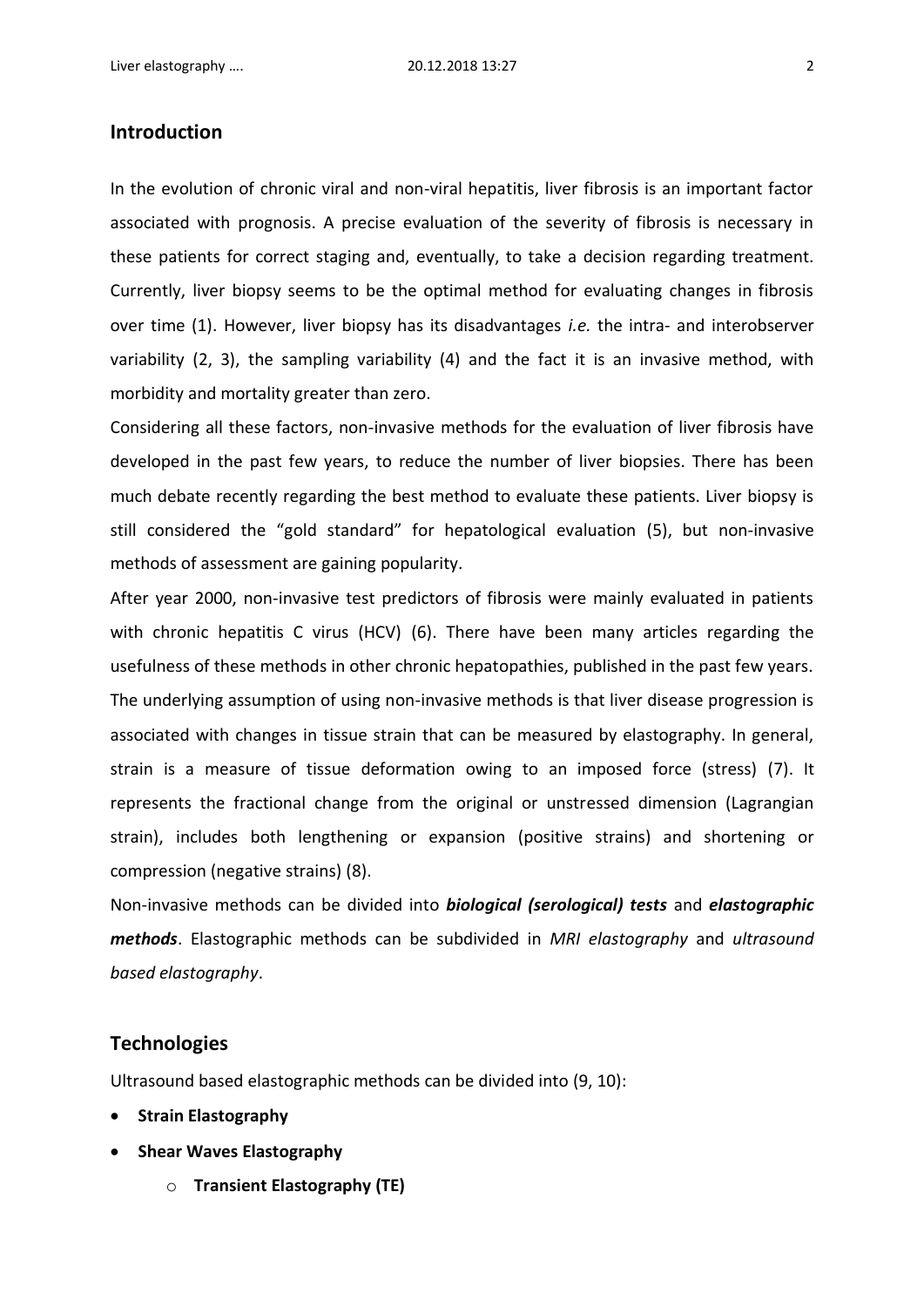- o **Point Shear Waves Elastography (pSWE): using Acoustic Radiation Force Impulse (ARFI) technique [Virtual Touch Quantification (VTQ)** and **ElastPQ]**
- o **Real Time Shear Waves Elastography: 2D-SWE** (available on numerous systems: SuperSonic Imaging Elastography – Aixplorer; General Electric; Toshiba; ElastQ - Philips; Siemens) **and 3D-SWE**

On the other hand, considering how tissue excitation is generated and assessed, elastographic methods can be classified as (11):

- 1. **Quasi-static strain imaging,** including *Strain Elastography* (SE), *Strain Rate Imaging* (SRI) and *Acoustic Radiation Force Impulse Imaging*. For *SE and SRI*, tissue excitation is performed by manual compression with the transducer or by body physiological movements (heartbeats). They are implemented on most ultrasound machines (Esaote, General Electrics, Philips, Siemens, Hitachi Aloka, Toshiba, Samsung Medison, Ultrasonix, Mindray Zonare), but seldom used for the liver. For *Acoustic Radiation Force Impulse Imaging,* the stimulus is an ultrasound induced focused radiation force impulse at depth, and this technique is implemented on Siemens ultrasound equipment.
- 2. **Shear Waves Elastography Measurement** including *Transient Elastography* (the stimulus is a mechanical thump on the tissue surface – FibroScan from EchoSens), and *Point Shear Wave Elastography (pSWE),* also known as ARFI quantification (the stimulus is an ultrasound induced focused radiation force impulse at depth). *pSWE* is available on Siemens, Philips and Hitachi Aloka systems.
- 3. **Shear Waves Elastography Imaging,** including two-dimensional and three-dimensional shear wave elastography (2D-SWE and 3D-SWE) in which a color-coded elastogram is obtained as well. Tissue excitation is performed either by an ultrasound induced focused radiation force at various depths (Toshiba, Philips, Siemens, Mindray Zonare), by multiple parallel ultrasound induced focused radiation force impulses (General Electric) or by an ultrasound induced focused radiation force impulse faster than shear wave speed to create a Mach cone (Supersonic Imagine).

Despite the fact that strain elastography was the first method used for elastographic evaluation, the body of evidence from published papers regarding the accuracy of shear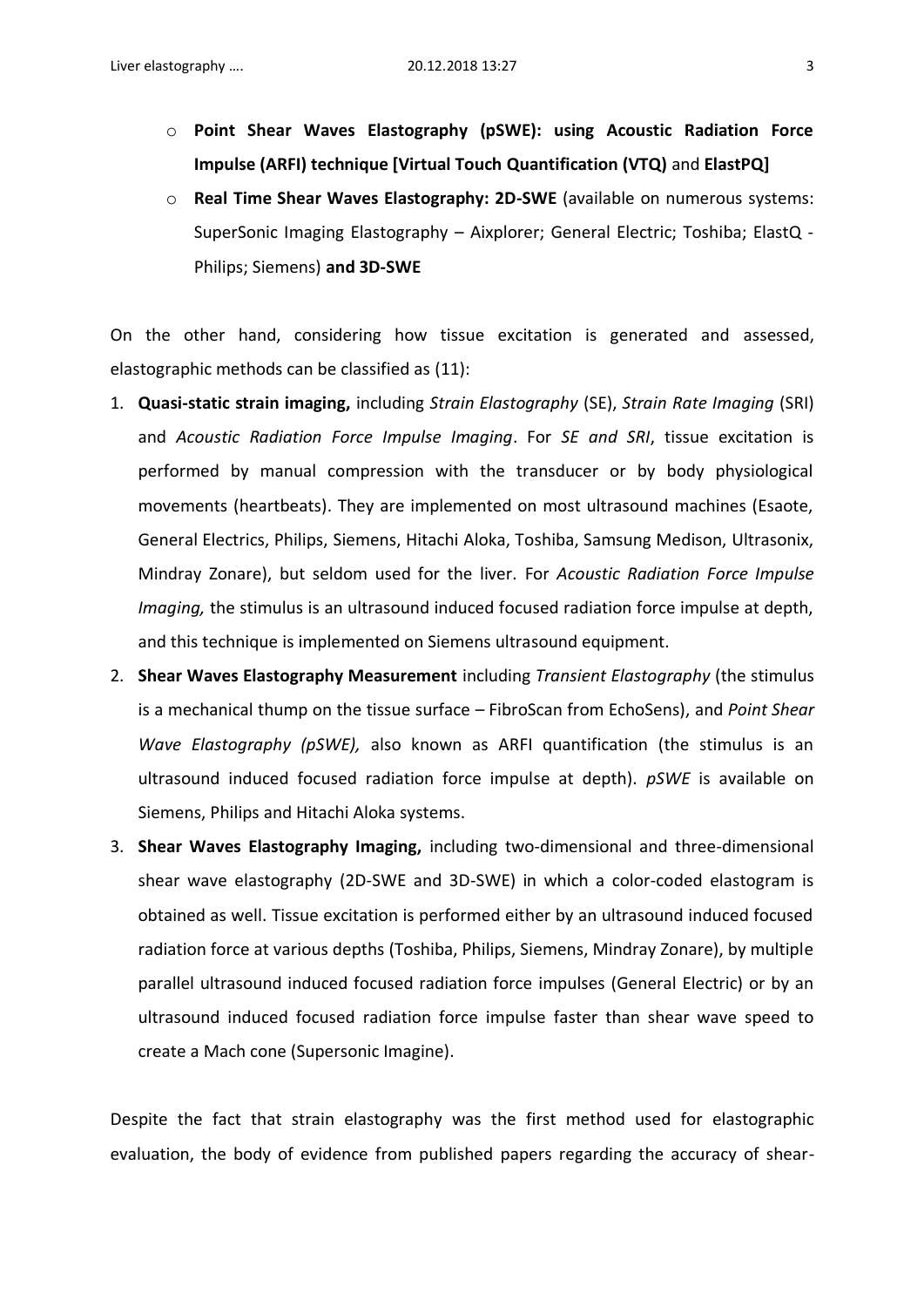waves elastography is much stronger. In these conditions, we will start with the presentation of these methods.

#### *Transient Elastography*

Transient Elastography (TE) is an ultrasound-based method, based on the principle of Hooke's law, which characterizes a material's strain response to external stress (12). Transient Elastography is performed with a FibroScan device (EchoSens, Paris, France) by using an ultrasound transducer probe mounted on the axis of a vibrator. The transmission of low-frequency vibrations from the right intercostal space creates an elastic shear wave that propagates into the liver. A pulse-echo ultrasound acquisition is then used to detect the velocity of wave propagation. This velocity is proportional to the tissue stiffness; faster wave progression occurs through stiffer material. Measurement of liver stiffness is then performed and expressed in kilopPascals (kPa) (values between 2.5 kPa and 75 kPa are expected) (13) [Figures 1 and 2]. A new technique for quantification of liver steatosis related to TE and performed with a FibroScan device is *Controlled Attenuation Parameter (CAP)*  **[**Figure 1].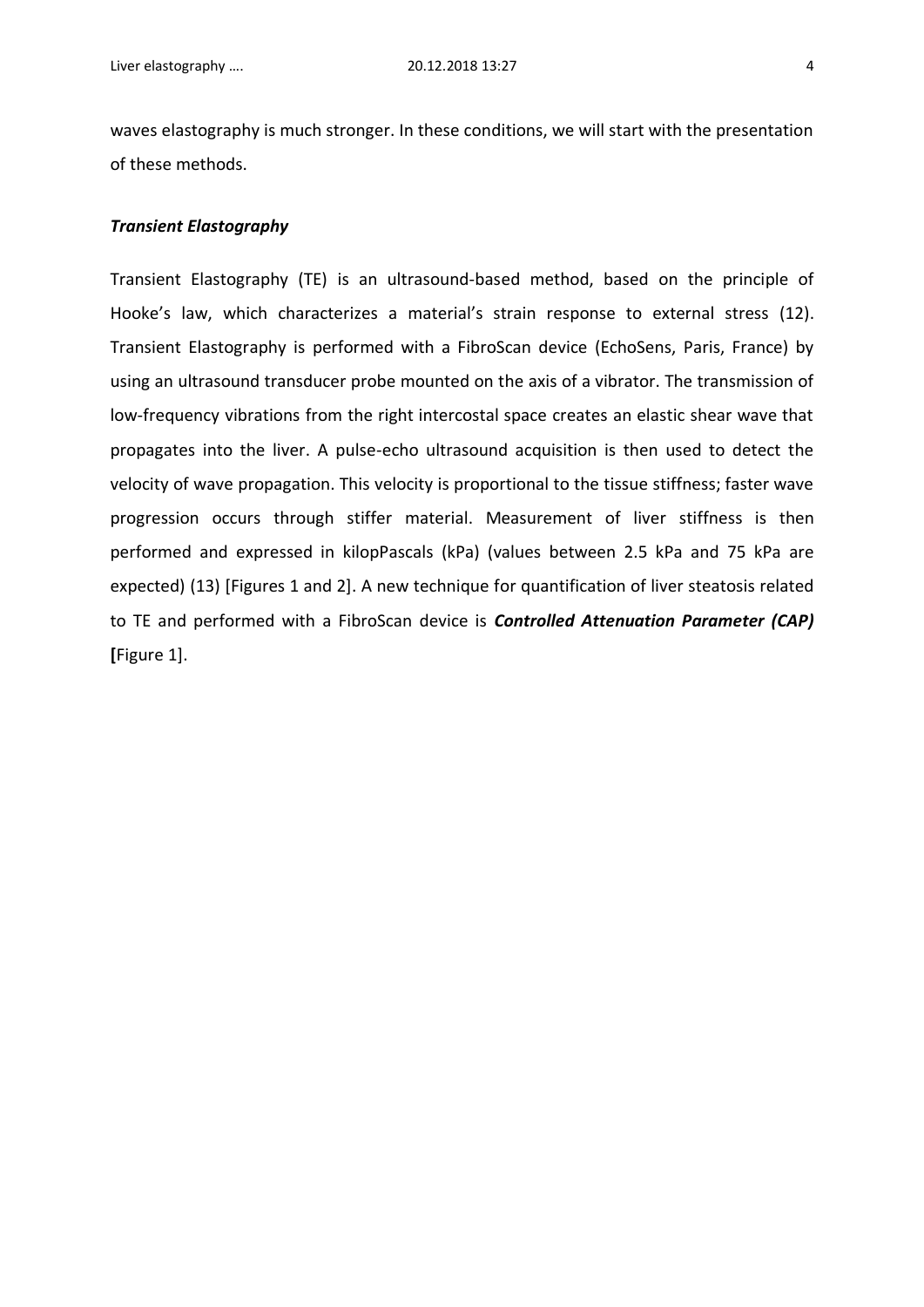**Figure 1 The screen of FibroScan device (EchoSens, Paris, France), last version which also allows steatosis assessment using the Controlled Attenuation Parameter – CAP.**



**Figure 2 The FibroScan probe (EchoSens, Paris, France).**



Using this method, measurements are performed in the right lobe of the liver, through the intercostal spaces, while the patient lies in a dorsal decubitus position, with the right arm in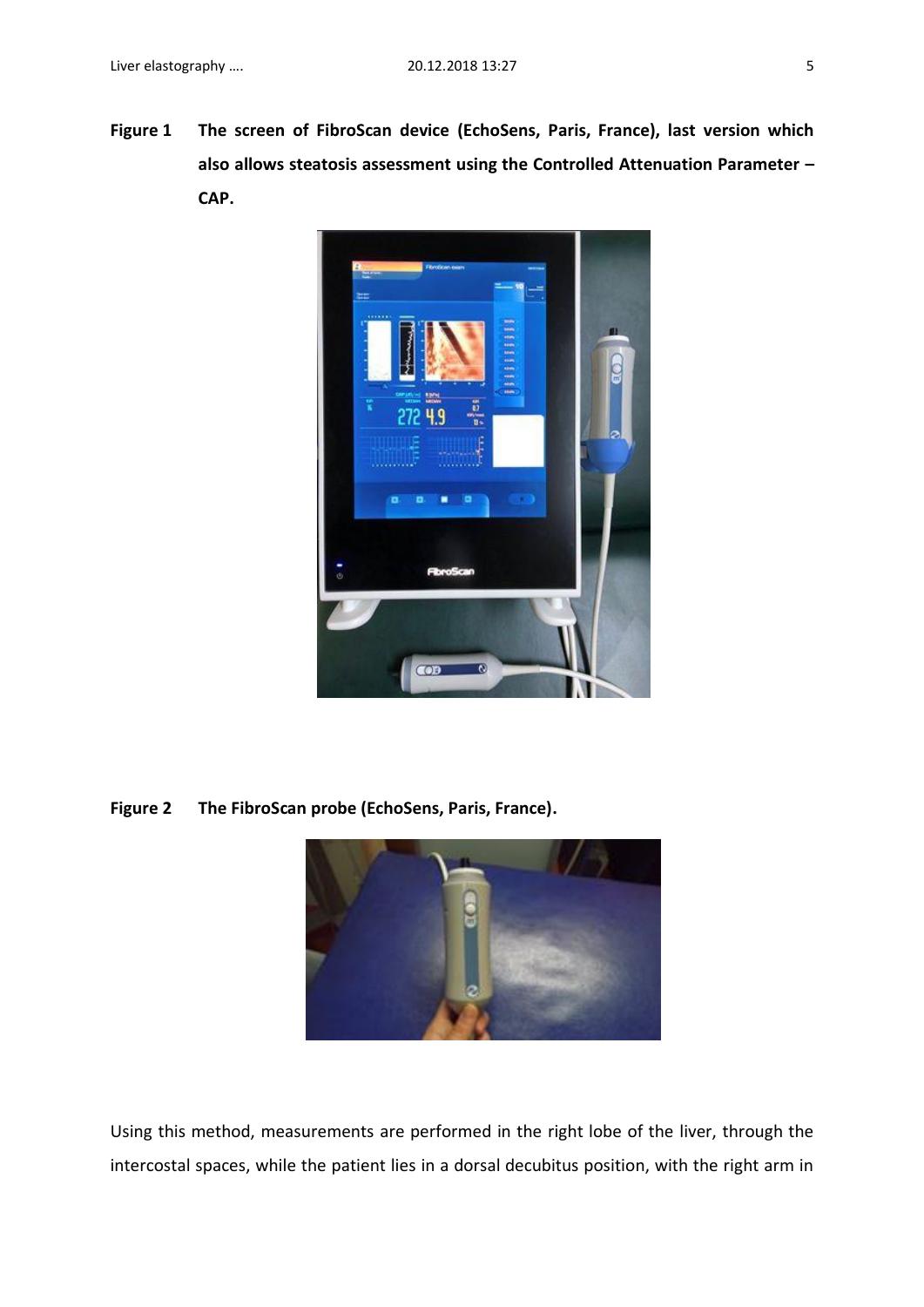maximal abduction. The tip of the transducer is covered with coupling gel and placed on the skin between the ribs, aimed at the right lobe of the liver. The operator, assisted by ultrasound A-mode images provided by the system, locates a portion of the liver at least 6 cm thick and free of large vascular structures. Once the area of measurement had been located, the operator presses the probe button to begin an acquisition. The software automatically rejects acquisitions that do not have a correct vibration shape or a correct follow-up of the vibration propagation.

Three types of probes are available: S probe – for pediatric use, M probe – for normal weight patients and XL probe – for overweight and obese patients.

According to the manufacturer's recommendations, reliable measurements are defined as median of 10 valid LS measurements with interquartile range interval (IQR) < 30% and success rate (SR)  $\geq$  60%. Using these quality criteria parameters, reliable measurements using the standard M-probe can be obtained only in 70-85 % of patients, the most important factor associated with unreliable measurements being obesity (14, 15). Using the available XL probe, reliable measurements have been obtained in approximately 75% of obese patients, while using the M probe, LS could be successfully measured only in 45% of cases (16). Liver stiffness values obtained with XL probe are lower than those reported for Mprobe, and we suggest to use the cut-offs values proposed by the few published studies which used XL probe for LS assessment, with liver biopsy as "gold-standard" method (17-19). The latest EFSUMB Guidelines were not able to recommend cut-of values to be used for the XL probe (11).

A French group recently proposed new quality criteria for LS measurements by TE (20). Hereby, success rate is no longer considered a quality parameter and the measurements are classified in three categories: very reliable (IQR ≤ 10%), reliable (IQR > 10% and ≤30% or IQR > 30% if LS <7.1kPa), and poorly reliable (IQR > 30% and LS ≥7.1kPa). The new poorly reliable results are similar with the traditional unreliable measurements and should not be used in clinical practice. Using these new criteria, the proportion of reliable measurements increased from 75.7% to 90.9%, without affecting the accuracy of this technique for noninvasive assessment of liver fibrosis. Very recently, these criteria were validated in an independent cohort (21).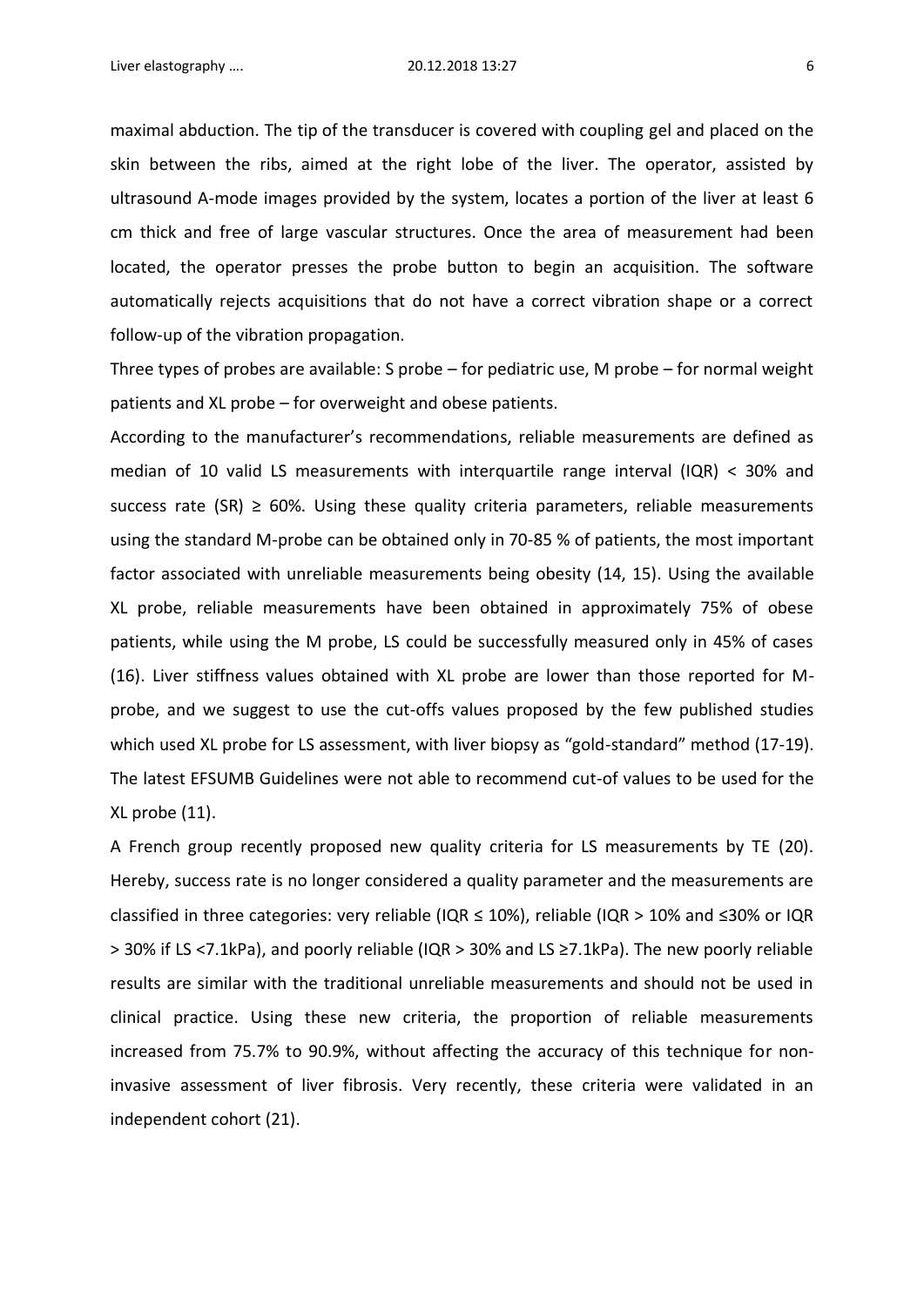According to the latest EFSUMB Guidelines (11) for reliable TE measurements, 10 measurements should be obtained. An  $IQR/M \leq 30$  % of the 10 measurements is the most important reliability criterion.

The following conditions are associated with falsely elevated LS values by TE: acute hepatitis and aminotransferases flares (22-24), postprandial condition (25, 26), congestive heart failure (27) and extrahepatic cholestasis (28).

The manufacturer specified as contraindication for LS measurement by TE the presence of a cardiac pacemaker or pregnancy. However, no data on side effects related to these conditions have been published.

#### *Point Shear Waves Elastography*

#### There are *two types of point SWE*, using **ARFI technology: VTQ** and **ElastPQ.**

#### *Acoustic Radiation Force Impulse using Virtual Touch Quantification - VTQ (ARFI)*

ARFI technology involves targeting an anatomical region to be investigated for elastic properties with the use of a ROI cursor, while performing real-time B-mode imaging. In VTQ (ARFI), the tissue inside the ROI is mechanically excited using short-duration (262µs) acoustic pulses with a fixed transmit frequency of 2.67MHz to generate localized tissue displacement. The displacement results in shear wave propagation away from the region of excitation and is tracked using ultrasound correlation-based methods (29). The shear wave propagation velocity is proportional to the square root of tissue elasticity. Results are expressed in meters per second (m/s) [Figure 3].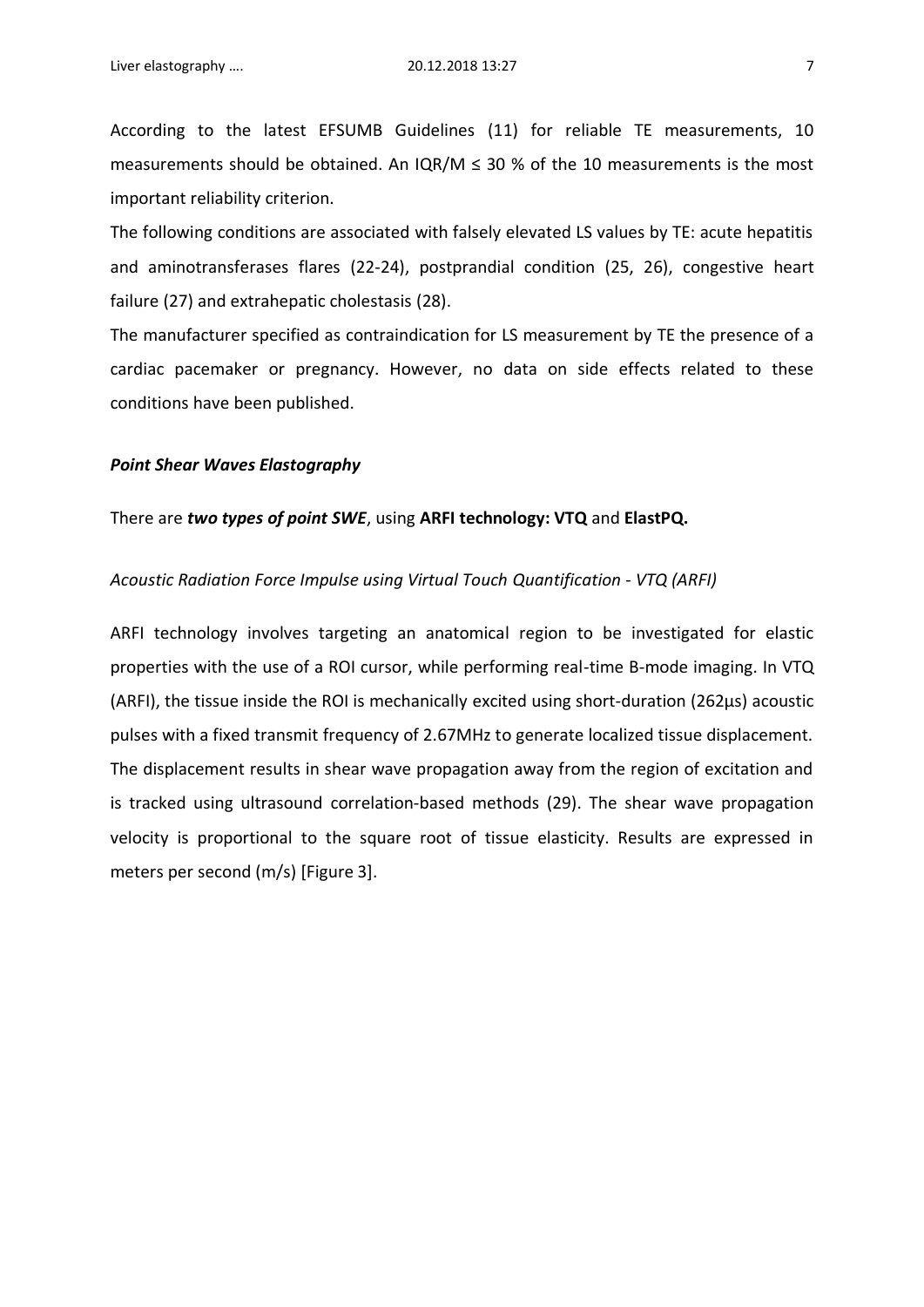

**Figure 3** VTQ (ARFI) technique in a patient with chronic hepatitis.

It is recommended that the scanning protocol follows the manufacturer's recommendations *e.g.* the right lobe should be scanned by an intercostal approach with normal breathing, this leading to a low measurement variance. Increased variability was observed when the liver is scanned more medially and the patient is asked to take and hold a deep breath, combined with varying the pressure applied with the probe against the liver to get a good image. It is not known why there is increased variability, but one theory is that compressing the liver causes the stiffness to increase. Additionally, a breath-hold raises the venous pressure in a similar way to heart failure, which is known to increase liver stiffness.

The manufacturer recommendations to obtain the best results are: apply minimal scan pressure; exclude data that varies significantly; minimize breathing and avoid cardiac motion; and use the optimal window (intercostal right lobe, segment 8 or 5).

According to the latest EFSUMB Guidelines, measurement of liver stiffness by SWE should be performed through a right intercostal space in supine position, with the right arm in extension, during breath hold, avoiding deep inspiration prior to the breath hold (11). In addition, measurement of liver stiffness by pSWE should be performed at least 10 mm below the liver capsule, by experienced operators, adequate B-mode liver image being a prerequisite (11).

Similar with TE, VTQ (ARFI) reproducibility for liver fibrosis assessment is very good (30-32). Published studies (33, 34) demonstrated that the use of quality criteria parameters similar to those used for TE (IQR <30% and SR  $\geq$  60%, IQR being especially important) significantly increase the accuracy of VTQ (ARFI) elastography for non-invasive assessment of liver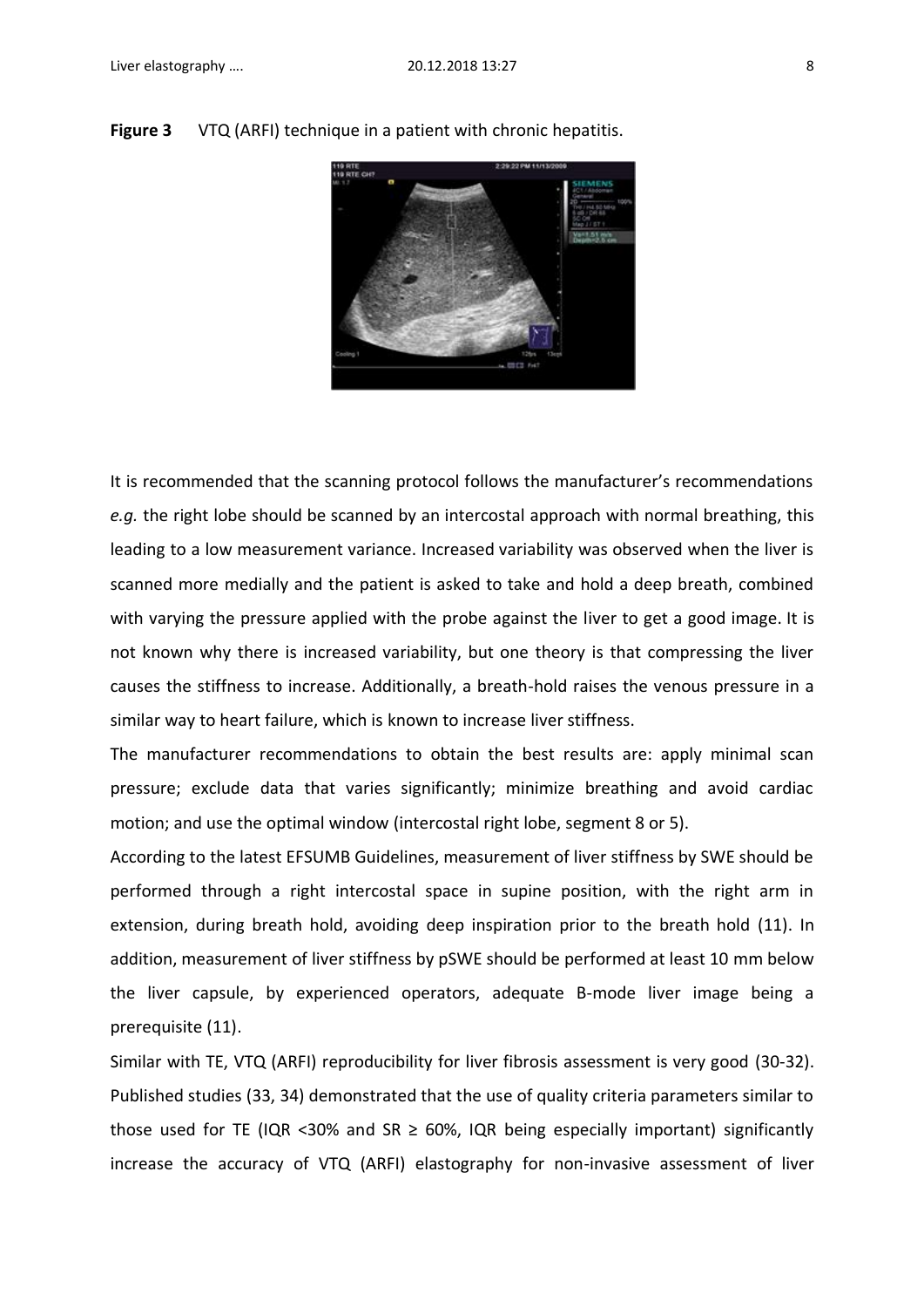fibrosis. Unlike TE, the feasibility of VTQ (ARFI) elastography is excellent, reliable liver stiffness measurements using quality criteria parameters being obtained in more than 93% of patients (35).

VTQ (ARFI) elastography can be performed very easy in patients with perihepatic ascites and this technique is safe in pregnant women (36), these representing important advantages in comparison with TE. There are no information available regarding the potential use of this technique in patients with cardiac pacemaker.

Liver stiffness values assessed by VTQ (ARFI) elastography are falsely elevated in the following situations: postprandial condition (37, 38), elevated aminotransferases level (39), right heart insufficiency (38) and extrahepatic cholestasis (40). Regarding the elevated aminotransferases level, VTQ (ARFI) elastography seems to be less influenced by moderately elevated values (between 2-5 x upper limit of normal) as compared with TE (39).

#### *ElastPQ technique*

Liver stiffness measurements by means of ElastPQ technique are performed with Philips ultrasound systems. The examination technique uses ARFI technology and the results can be expressed either in m/s or in kPa **[**Figure 4]. Nor the manufacturer, nor published studies propose any quality criteria parameters that should be applied to LS measurements assessed by means of this technique.

Similar to ARFI (VTQ) elastography, according to the latest EFSUMB Guidelines, measurement of liver stiffness by ElastPQ should be performed through a right intercostal space in supine position, with the right arm in extension, during breath hold, avoiding deep inspiration prior to the breath hold, at least 10mm below the liver capsule, by experienced operators, adequate B-mode liver image being a prerequisite (11). Ten valid LS measurements can be obtained in more than 95% of patients (41-43) and a good interoperator reproducibility was observed for this technique (41, 44). The lowest variability of LS values assessed by ElastPQ was obtained when the measurements were performed in segment V of the liver (45).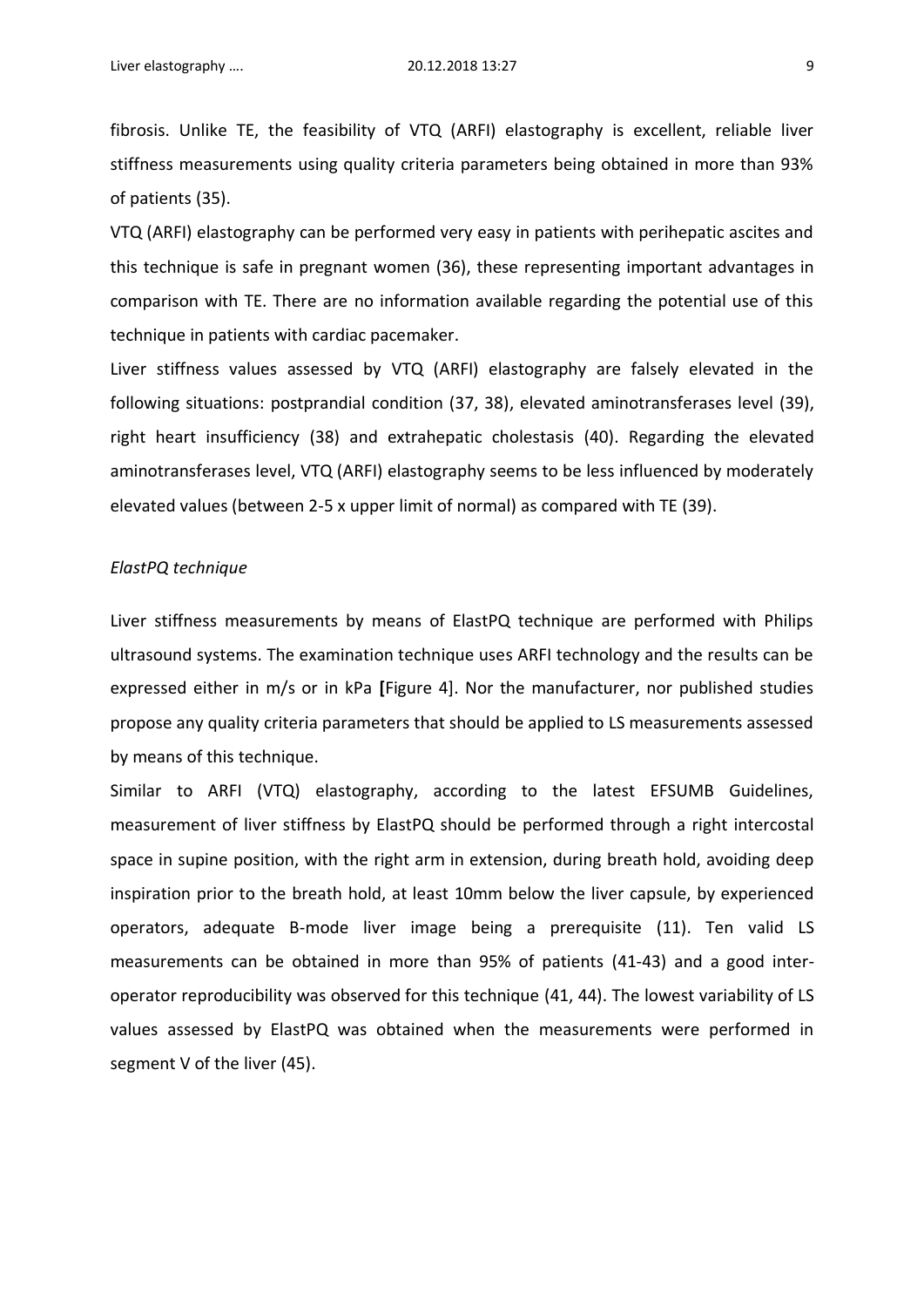



### *Real Time Shear Waves Elastography (2D-SWE and 3D-SWE)*

Real-time SWE is an elastographic technique in which liver stiffness is measured and a colorcoded elastogram is obtained as well. Tissue excitation is performed either by an ultrasound induced focused radiation force at various depths (Toshiba, Philips, Siemens, Mindray Zonare), by multiple parallel ultrasound induced focused radiation force impulses (General Electric) or by an ultrasound induced focused radiation force impulse faster than the shear wave speed, to create a Mach cone (Supersonic Imagine).

### *2D-SWE by Supersonic Imagine (2D-SWE.SSI, Aixplorer system)*

The first 2D-SWE technology was developed by Supersonic Imagine (2D-SWE.SSI), and integrated into the Aixplorer<sup>™</sup> US system (SuperSonic Imagine S.A., Aix-en-Provence, France). This technique is a combination of a radiation force induced into the tissues by focused ultrasonic beams and a very high frame rate ultrasound imaging sequence. Elasticity is displayed using a color coded image, superimposed on a B-mode image: in red – stiffer tissues and in blue – softer tissues (46). At the same time, a quantitative estimation of LS is performed. LS value in the region of interest (whose size can be modified by the operator), is displayed on the screen, expressed either in kPa, or in m/s **[**Figure 5].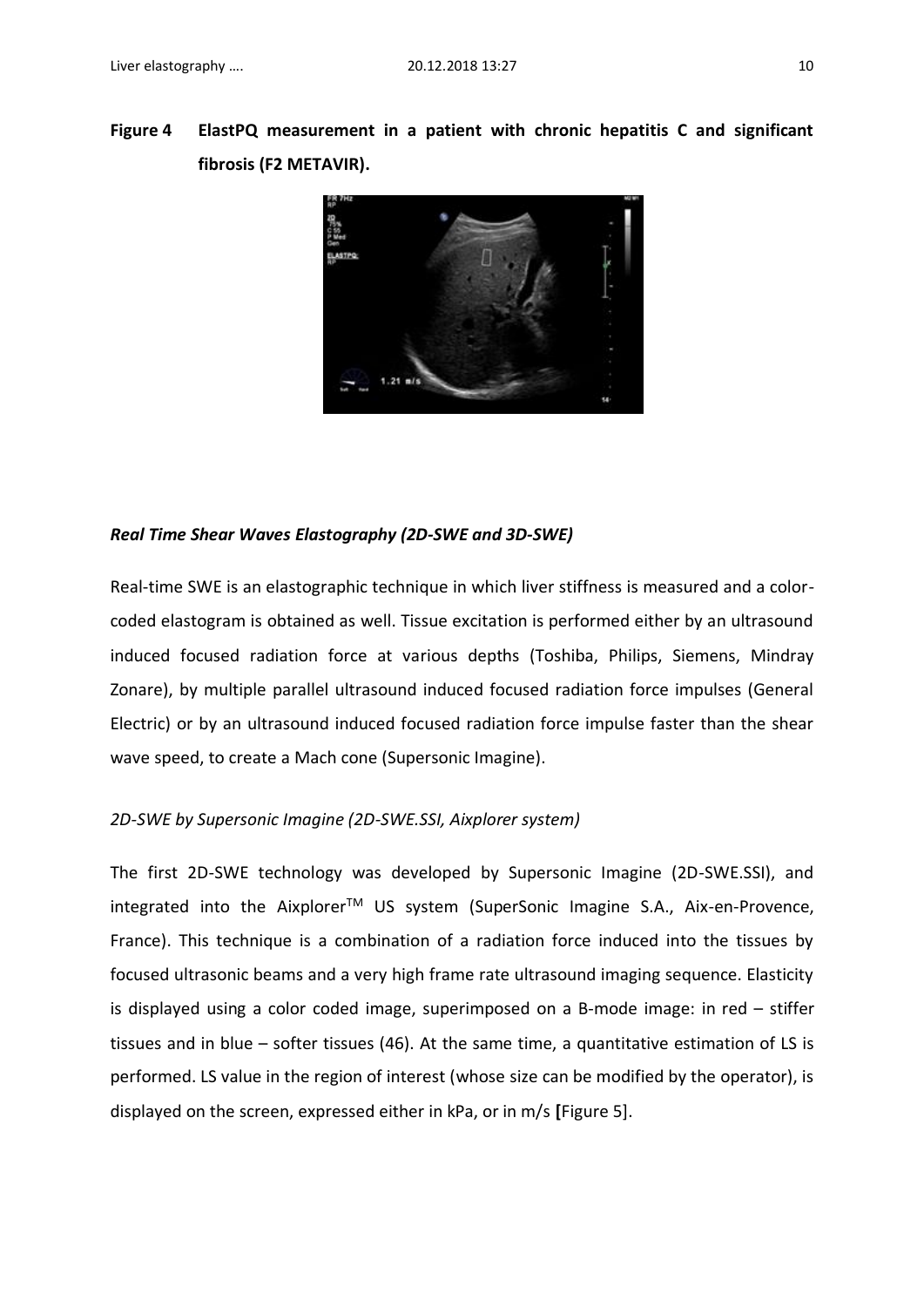

**Figure 5 2D-SWE.SSI technique in a patient with mild fibrosis.**

For this technique, a SC6-1 convex probe is used. The operator places the region of interest in an area without large vessels, at a depth more than 2 cm, but no deeper than 8 cm. Several studies evaluated the method's accuracy if three, four or five valid 2D-SWE.SSI measurements were taken into consideration to measure LS (47-49), but the latest EFSUMB Guidelines recommend that for 2D-SWE.SSI a minimum of three measurements should be obtained; the result should be expressed as the median together with the interquartile range (11).

Initially no quality criteria were recommended by the manufacturer, but if the same quality criteria as in TE are applied (IQR<30% and SR≥60%), the rate of reliable measurements can decrease to 71.3% (50). Other authors used as quality technical parameters standard deviation/median liver stiffness  $\leq$  0.10 and measurement depth  $\leq$  5.6 cm (51). The new software version of the Aixplorer system also shows the stability index (SI) and, according to the manufacturer, a reliable LSM should exclude measurements with an SI < 90 %.

Most published studies showed that three/five LS measurements by means of 2D-SWE.SSI could be obtained in 90-98.9% of cases (52, 53). The intra- and inter-observer reproducibility of 2D-SWE.SSI seem to be very good for non-invasive assessment of liver fibrosis with this technique (52), but previous experience in ultrasound is needed to increase the rate of valid measurements, especially in obese patients (54).

For performing this method, patients must be in fasting condition (like for all ultrasound based elastographic methods), non-fasting condition being associated with falsely elevated LS values (11, 55).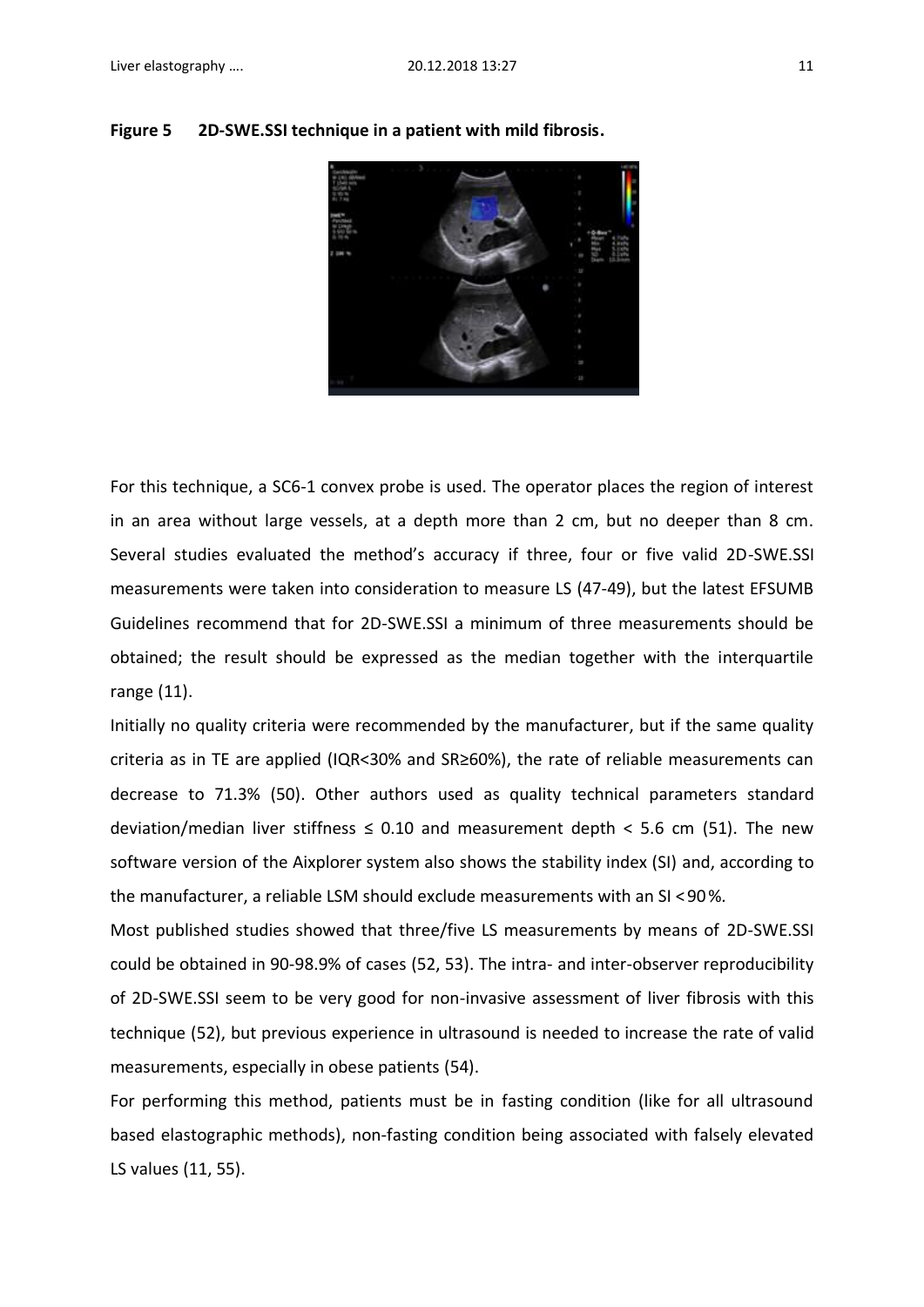#### *2D-SWE by General Electric*

Another technology using 2D-SWE was developed by General Electric, and implemented into the Logic E9 and S8 ultrasound systems (2D-SWE.GE). Tissue excitation is realized by multiple parallel ultrasound induced focused radiation force impulses.

According to EFSUMB recommendations, similar to other 2D-SWE techniques, 2D-SWE.GE is performed with the patient in supine position, in intermediate breathing, through an intercostal space (11). The right liver lobe is scanned and a region of interest (ROI) is placed at least 10 mm below the liver capsule, in a region free of vessels. Once a suitable image window is found, the shear wave acquisition is initiated. At least 10 Shear Wave frames are acquired. The measurements are then performed by placing a circular measurement ROI over each saved Shear Wave elastographic image **[**Figure 6]. The measurement regions are chosen to exclude obvious artifacts. The average stiffness, expressed in terms of Young's Modulus within each measurement region, is automatically recorded by the system in a worksheet. The system automatically calculates the median value and the interquartile range of the valid measurements.



#### **Figure 6 LS measurement by 2D-SWE.GE in a patient with cirrhosis.**

Since it is a very new technique, few studies have been published in extenso. The manufacturer recommends that 10 LS measurements should be performed for a reliable assessment.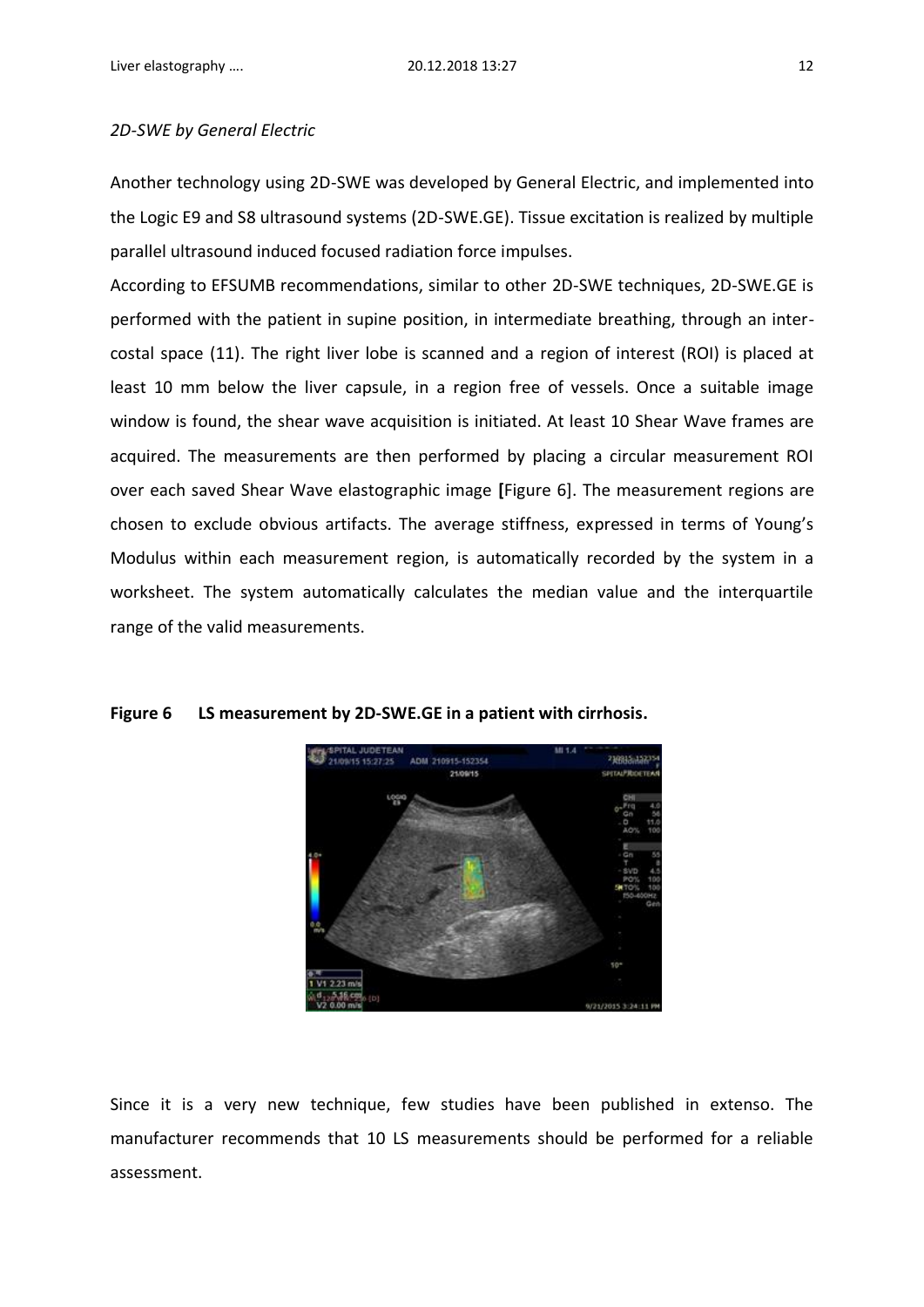A Romanian study demonstrated that the accuracy of 2D-SWE.GE measurement was not impaired if only 5 measurements were taken into consideration (56). Regarding reproducibility, 2D-SWE.GE showed excellent inter and intra-operator agreement, but with better results in more experienced operators (57).

#### *Strain Elastography (RT-E)*

RT-E performed with the Hitachi system (EUB-8500 and EUB-900, Hitachi Medical Systems) was the first to appear on the market (58). It uses a conventional ultrasound probe to compare and analyze echo signals before and under slight compression (59). To perform free-hand RT-E, the examiner must apply stress by moving the transducer (60).

The Hitachi SonoElastography (HiRT-E) module uses an extended combined autocorrelation method to produce a real-time elasticity image by using a freehand approach to compress the tissues with the ultrasound transducer. Newer machines use the internal pressure generated by the heartbeats on the liver parenchyma. The relative elasticity of the tissues is calculated and displayed as a color overlay on the conventional B-mode image. Stiffer tissue is displayed in blue, while the more easily deformed tissues are displayed in red. HiRT-E uses the combined autocorrelation method to rapidly calculate the relative tissue stiffness based on tissue distortion, and displays this information as "real-time" color images **[**Figure 7].

# **Figure 7 Hitachi SonoElastography assessment in a patient with chronic hepatitis C and significant fibrosis (F2 METAVIR).**

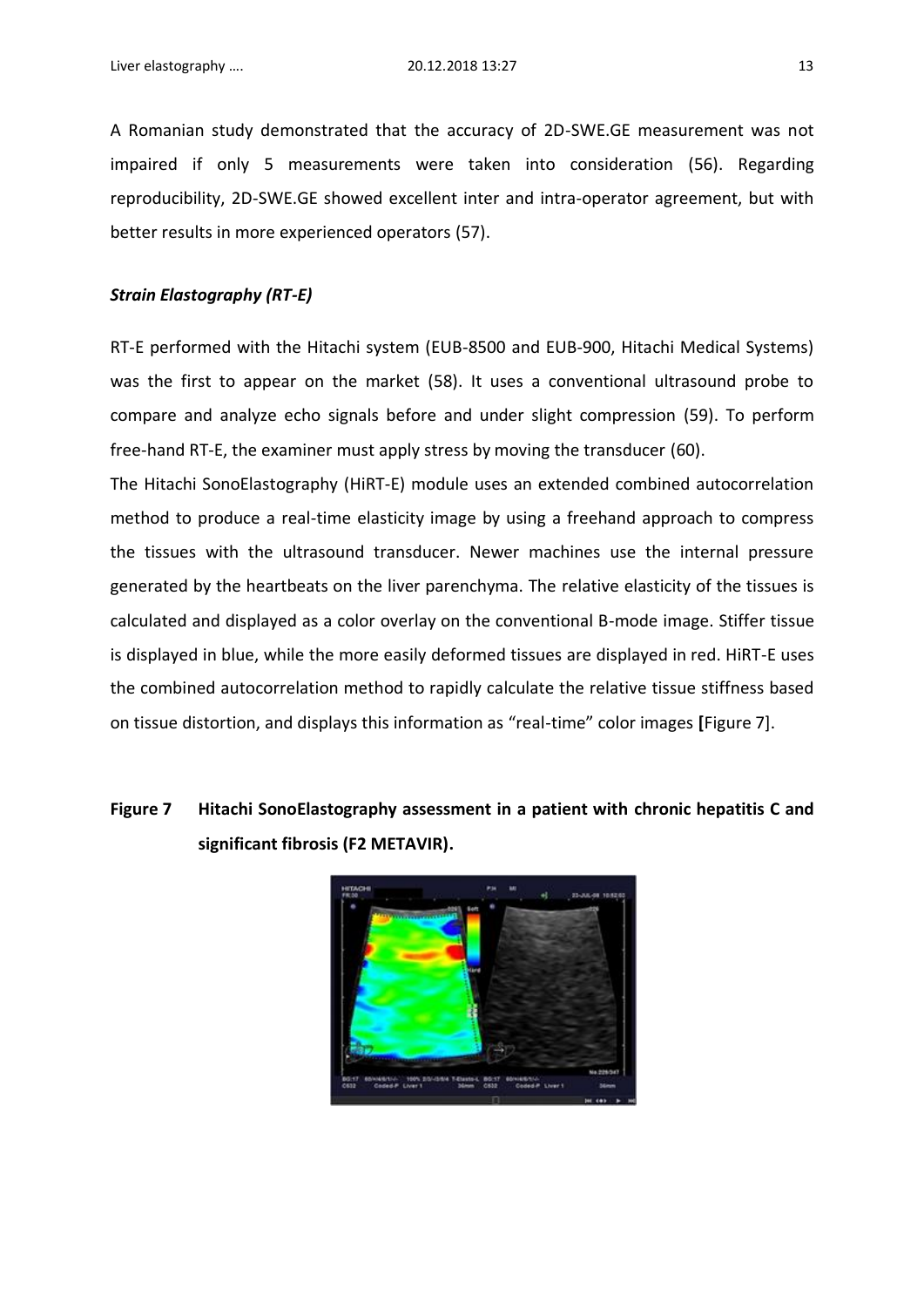This method has been used in clinical practice for the assessment of focal lesions in the breast, thyroid, prostate and pancreas (61) and, more recently, for the evaluation of hepatic fibrosis (58, 62-64).

# **Normal values for the different technologies**

#### *Transient Elastography*

Liver stiffness values assessed by TE in subjects without liver pathology range between 4.3- 5.3 kPa, higher values being obtained in men as compared to women (65-68).

#### *Point Shear Waves Elastography*

#### *Acoustic Radiation Force Impulse using Virtual Touch Quantification - VTQ (ARFI)*

The LS values assessed by VTQ (ARFI) in subjects without liver pathology range between 1.07-1.19 m/s, no differences were observed according to gender (69-74).

#### *ElastPQ technique*

According to the available data, mean LS values in healthy volunteers are 1.08 m/s, equivalent with 3.5 kPa, higher values being obtained in men as compared with women (42, 45).

#### *Real Time Shear Waves Elastography (2D-SWE and 3D-SWE)*

#### *2D-SWE by Supersonic Imagine (Aixplorer system)*

The reported LS in healthy volunteers was  $6 \pm 1.4$  kPa (median 5.7 kPa), higher values being obtained in men as compared to women (75).

#### *2D-SWE by General Electric*

2D-SWE.GE values in a cohort of healthy liver individuals was 5.1±1.3 kPa, higher in men than in women and in patients older than 40 years (76).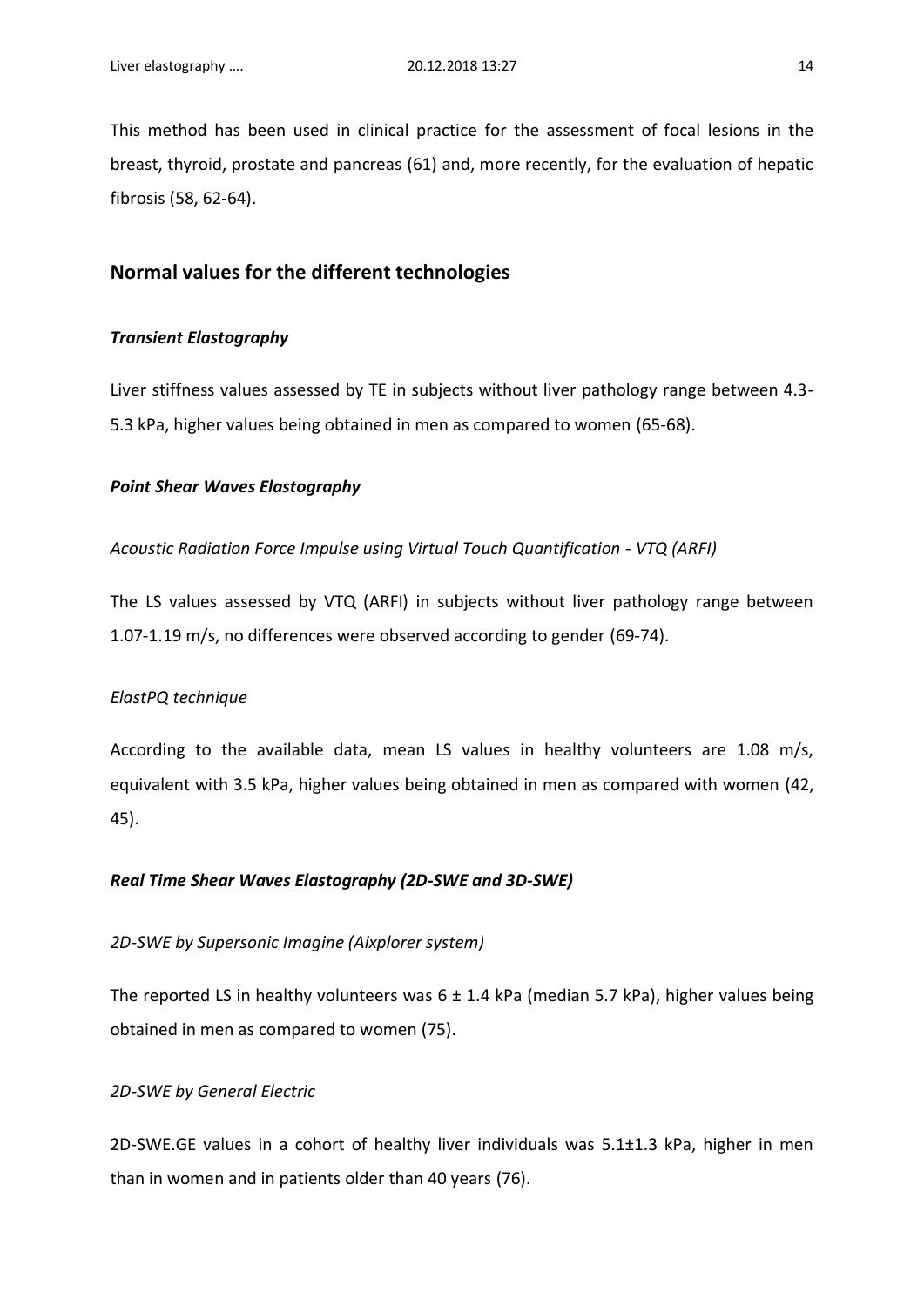### **How to compare technologies**

A meta-analysis published by Bota et al. (77) compared TE and VTQ (ARFI) elastography, considering liver biopsy as "gold-standard" method. This meta-analysis showed that the inability to obtain reliable measurements was more than thrice as high for TE as for VTQ (ARFI) elastography (6.6% vs. 2.1%, p<0.0001) and for predicting the presence of significant fibrosis (F≥2) and liver cirrhosis (F=4), both elastographic techniques had similar values.

In a recent paper, in a cohort of 349 patients with chronic liver diseases who underwent liver biopsy, stiffness was assessed by 2D-SWE.SSI, VTQ (ARFI) and TE (M probe for patients with BMI < 30 kg/m<sup>2</sup> and XL probe for patients with BMI  $\geq$  30 kg/m<sup>2</sup>) (78). In this study, 2D-SWE.SSI, TE, and VTQ (ARFI) correlated significantly with histological fibrosis (r=0.79, p<.00001; r=0.70, p<.00001 and r=0.64, p<.00001, respectively). The AUROCs of 2D-SWE.SSI, TE, and VTQ (ARFI) were 0.88, 0.84 and 0.81 for significant fibrosis; 0.93, 0.87, and 0.89, for severe fibrosis, and 0.93, 0.90, and 0.90 for the diagnosis of cirrhosis, respectively. 2D-SWE.SSI had a significantly higher accuracy than TE for the diagnosis of severe fibrosis (F≥3) (p=0.0016), and a significantly higher accuracy than VTQ (ARFI) for the diagnosis of significant fibrosis (F $\geq$ 2) (p=0.0003). No significant difference between all methods was observed for the diagnosis of mild fibrosis and liver cirrhosis. The conclusion of this study was that 2D-SWE.SSI is an efficient method for the assessment of liver fibrosis in chronic liver diseases, and seems to be better than TE or VTQ (ARFI).

## **Indications**

#### *Hepatitis C*

#### *Transient Elastography*

In chronic hepatitis C patients, according to the results of several studies and meta-analyses (12, 79-83) if the liver stiffness is greater than 6.8–7.6 kPa there is a great probability of finding significant fibrosis on liver biopsy (F2−F4 Metavir score), and the patient rapidly needs antiviral therapy.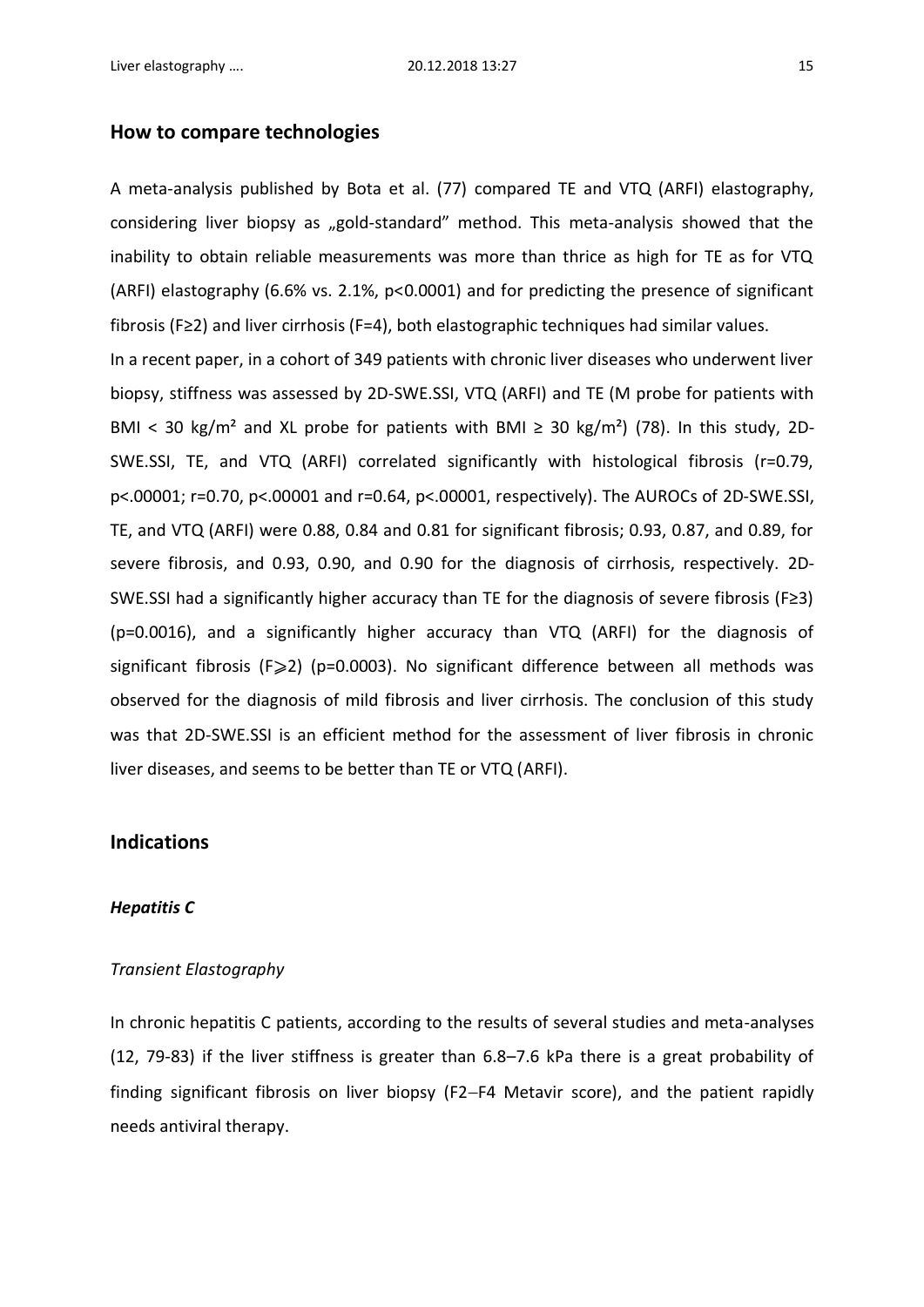In a multicenter French study (83) of 494 chronic hepatitis C patients who were evaluated by percutaneous liver biopsy and TE, a significant correlation was found (*p*<0.001) between the severity of fibrosis and the values of liver stiffness measured by TE (*r*=0.57). This study attempted to establish cut-off values for liver stiffness that could differentiate between various stages of fibrosis. Thus, the cut-off value of 7.5 kPa differentiates F0–1 from F2–4 with 67% sensitivity, 87% specificity, 86% positive predictive value (PPV) and 68% negative predictive value (NPV), with a diagnostic accuracy of 76%. Other studies established cut-off values that differentiate F0–1 from F2–4 ranging from 6.8–7.3kPa (79, 81-83).

#### *Point Shear Waves Elastography*

#### *Acoustic Radiation Force Impulse using Virtual Touch Quantification - VTQ (ARFI)*

VTQ (ARFI) elastography was used initially for liver fibrosis evaluation in chronic hepatitis C patients. Published studies (84-88) showed that the LS cut-off ranges for patients with chronic hepatitis C are: for F≥1 – 1.18-1.19 m/s (AUROC = 0.70-0.88), F≥2 – 1.21-1.34 m/s (AUROC = 0.85-0.90), F≥3 – 1.54-1.70 m/s (AUROC = 0.87-0.99) and F=4 – 1.75-2 m/s (AUROC = 0.91-0.99). An international multicenter study (89), which included 914 chronic hepatitis C patients from Europe and Asia assessed by VTQ (ARFI) elastography and liver biopsy, showed that the best cut-offs for predicting significant fibrosis (F≥2) and liver cirrhosis are different for European vs. Asian subjects: 1.21 m/s and 1.74 m/s for European patients and 1.32 m/s and 1.55 m/s for Asian patients, respectively. Similarly, both TE and VTQ (ARFI) could not discriminate well between patients with mild fibrosis and those with significant fibrosis (89).

#### *ElastPQ technique*

In patients with chronic hepatitis C, ElastPQ proved to be reliable to predict the severity of fibrosis, considering TE as the reference method. The optimal cutoffs of ElastPQ measurements to predict significant fibrosis, advanced fibrosis and cirrhosis were 6.43, 9.54 and 11.34 kPa (90).

*Real Time Shear Waves Elastography (2D-SWE and 3D-SWE)*

#### *2D-SWE by Supersonic Imagine (Aixplorer system)*

2D-SWE.SSI is a good, reliable method for assessing LS in chronic hepatitis C patients (49). The best cut-off values for different liver fibrosis stages are: for F≥2 - 7.1 kPa (AUROC= 0.92);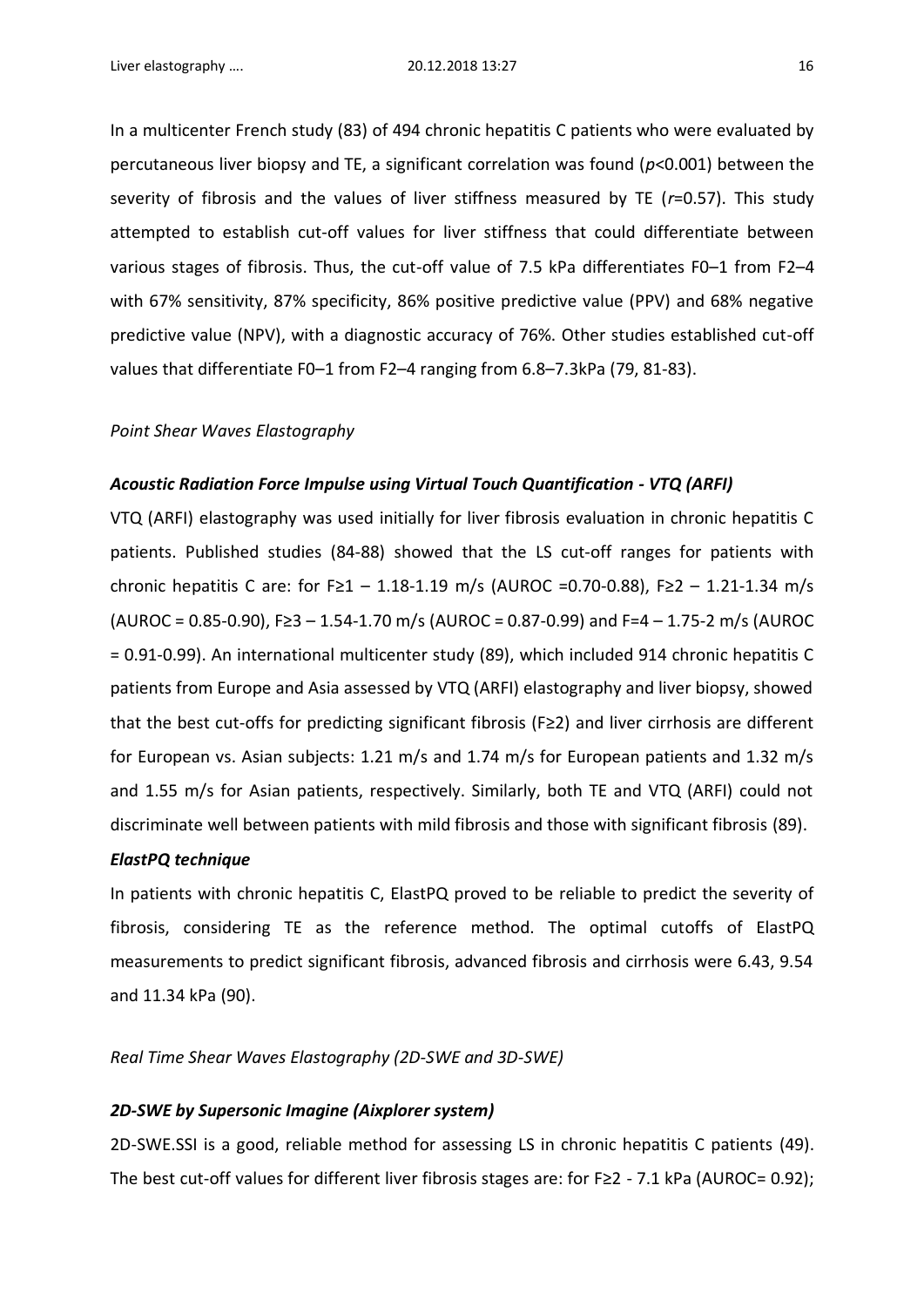for F≥3 - 8.7 kPa (AUROC=0.98) and for F4 - 10.4 kPa (AUROC=0.98). In another study, the AUROCs for elasticity values assessed by 2D-SWE.SSI were 0.948 for F≥2, 0.962 for F≥3 and 0.968 for F=4 (91).

#### *Hepatitis B*

#### *Transient Elastography*

Three meta-analyses recently confirmed the good performance of TE in chronic hepatitis B staging (92-94). Despite the fact that liver stiffness values showed a substantial overlap among adjacent stages of fibrosis (particularly at lower fibrosis stages), LS may identify patients with F≥2 and F4 with very good performance. Recent publications confirmed previous evidence, suggesting that the AUROCs for F≥2 varies between 0.80 and 0.90 with cut-off values between 6.6 kPa and 8.8 kPa (95-97). Regarding the identification of cirrhosis (F4), again recent data confirm previous evidence, with AUROCs ranging between 0.81 and 0.97 and cut-off values between 9.4 and 13.4 kPa (24, 98). A new published meta-analysis showed that a value > 11.7 kPa should raise suspicion of cirrhosis (92, 93). Since transaminase levels tend to vaguely reflect the degree of intrahepatic inflammation and were shown to influence LS in chronic hepatitis C, and hepatitis flares are often observed in chronic hepatitis B, it has been suggested that LS cut-offs should be adapted to transaminases levels (24).

Other studies showed that ALT-adapted cut-offs do not influence the TE diagnostic performance (99) and that the only variable associated with overestimation of cirrhosis diagnosis in chronic hepatitis B patients is moderate/severe necro-inflammatory activity without any direct correlation with transaminases level (100).

#### *Point Shear Waves Elastography*

#### *Acoustic Radiation Force Impulse using Virtual Touch Quantification - VTQ (ARFI)*

In a study in which patients with chronic hepatitis B were evaluated by liver biopsy, VTQ (ARFI) and a subgroup of patients also by TE (101), the diagnostic accuracies expressed as AUROC for VTQ (ARFI) and TE were 0.75 and 0.83 for the diagnosis of F≥2, 0.93 and 0.94 for the diagnosis of F≥3, and 0.97 and 0.93 for the diagnosis of liver cirrhosis, respectively. No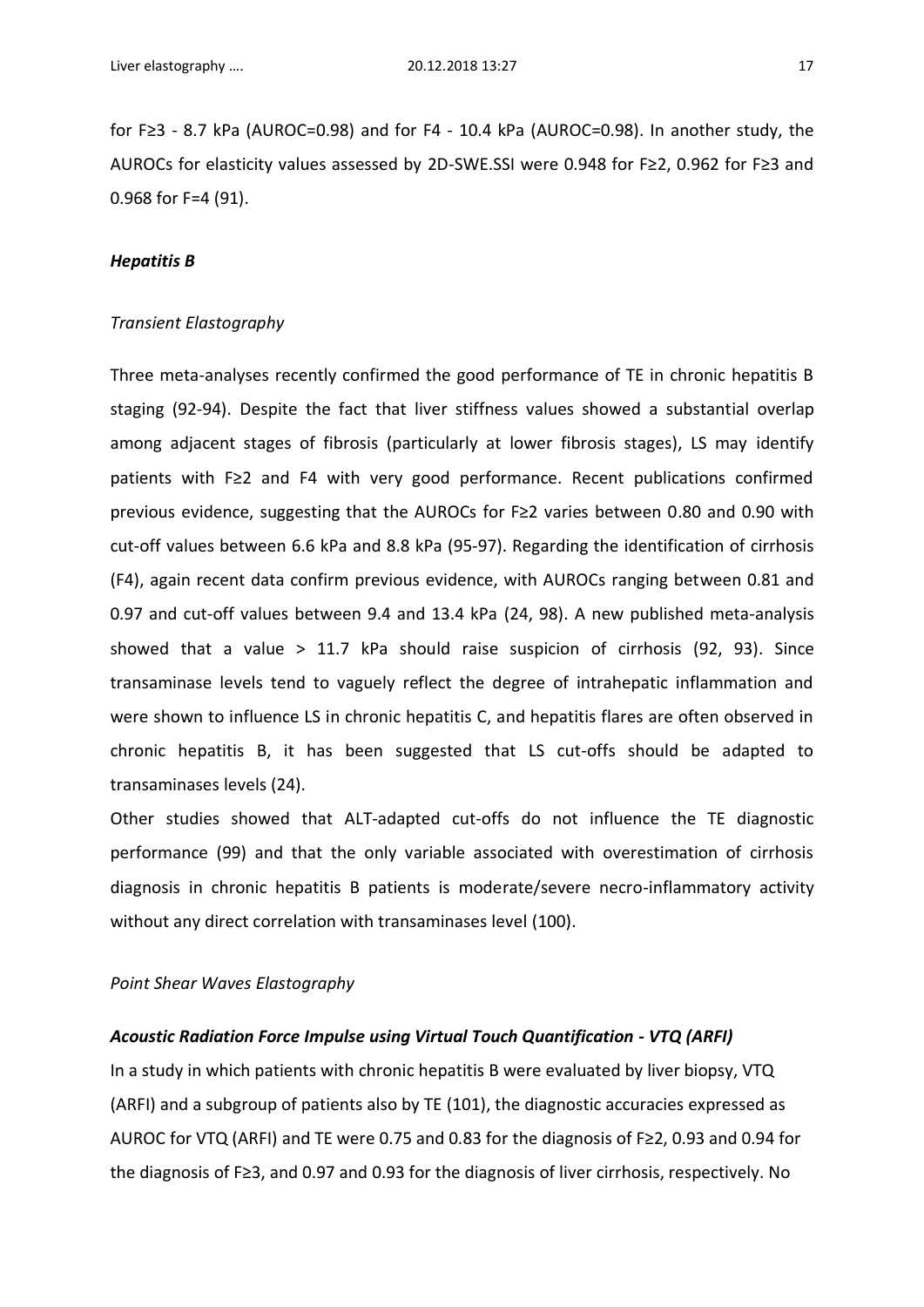significant difference was found between VTQ (ARFI) and TE. There are 2 meta-analyses that confirm these findings, the AUROC for significant fibrosis being 0.88 and the best cut-off 1.35m/s, while for cirrhosis the AUROC was 0.93 and the best cut-off 1.87m/s (102).

#### *ElastPQ technique*

In patients with HBV chronic infection, published data (41) showed good value for predicting the presence of significant fibrosis (F≥2) and cirrhosis (F=4), the best LS cut-off values being 6.99 kPa (AUROC=0.94) and 9 kPa (AUROC=0.89), respectively. Liver fibrosis and necroinflammatory activity were significantly correlated with ElastPQ measurements.

#### *Real Time Shear Waves Elastography (2D-SWE and 3D-SWE)*

#### *2D-SWE by Supersonic Imagine (Aixplorer system)*

In chronic hepatitis B patients the results of 2D-SWE.SSI are quite similar to those in chronic hepatitis C patients: F≥1: 6.5 kPa (AUROC=0.86), F≥2: 7.1 kPa (AUROC=0.88), F≥3: 7.9 kPa (AUROC=0.93) and F4: 10.1 kPa (AUROC=0.98) (48).

#### *Nonalcoholic fatty liver disease (NAFLD)*

#### *Transient Elastography*

Transient Elastography performance is better for cirrhosis than for significant fibrosis in patients with NAFLD (103, 104). This elastographic technique has a higher rate of false positive than false-negative results, hence the ability to diagnose bridging fibrosis or cirrhosis is insufficient for clinical decision making (105, 106).

Kwok et al. completed a systematic review of TE in patients with NAFLD involving nine studies and 1,047 patients (107). TE was excellent in diagnosing F3 fibrosis (75% sensitivity, 82% specificity) and cirrhosis (92% sensitivity, 92% specificity), but had only moderate accuracy for F2 fibrosis (79% sensitivity, 75% specificity).

With the M Probe, patients with steatosis > 66% at liver biopsy had higher LS values, which led to higher false-positive LSM results (103). Thus, in obese patients with a high degree of steatosis, TE using the M Probe may be less accurate in diagnosing severe fibrosis in NAFLD; however additional studies on the effects of steatosis on LSM measured with XL probe are needed since XL probe produces lower stiffness values than the M probe.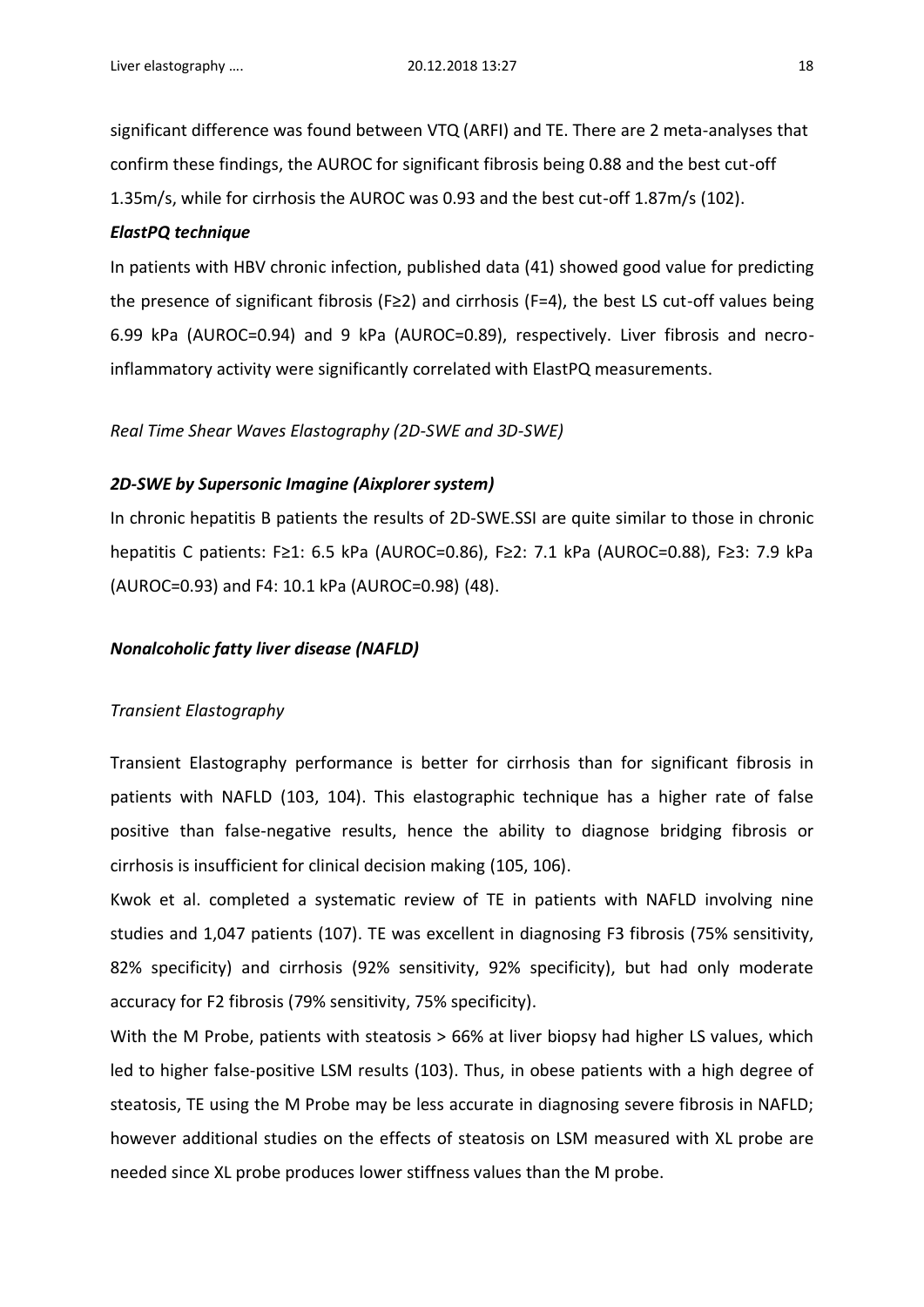Cut-offs values (M-Probe) of 7.9 kPa and 9.3 kPa have 90% sensitivity and specificity to rule out and to rule in F3 fibrosis in NAFLD patients, respectively (108).

A new technique for quantification of liver steatosis related to TE and performed with a FibroScan device is *Controlled Attenuation Parameter (CAP)* **[**Figure 1]. In a cohort of 115 patients, considering the histological grade of steatosis as reference, CAP was significantly correlated to steatosis (r=0.81, p<0.00001). AUROCs for the detection of >10% and >33% steatosis were 0.91 and 0.95 respectively (109). A meta-analysis (110) which included 11 studies calculated the following AUROCs for predicting the presence of S≥1, S≥2 and S≥3: 0.85, 0.88, and 0.87, respectively. The following cut-offs values were proposed for diagnosing S≥1, S≥2 and S≥3: 232.5 dB/m, 255 dB/m and 290 dB/m, respectively.

#### *Point Shear Waves Elastography*

#### *Acoustic Radiation Force Impulse using Virtual Touch Quantification - VTQ (ARFI)*

VTQ (ARFI) elastography was also evaluated in NAFLD patients. At a cut-off value of > 1.10 m/s (AUROC = 0.86) (111), VTQ (ARFI) can discriminate between patients with simple steatosis and those with non-alcoholic steatohepatitis. For predicting the presence of severe fibrosis (F≥3) and liver cirrhosis (F=4) in patients with NAFLD, the best cut-off values were 1.77 m/s and 1.9 m/s, respectively (111).

A meta-analysis in NAFLD patients (7 studies with 723 patients) showed that VTQ (ARFI) had 80.2% summary Se, 85.2% summary Sp, with 30.1 pooled diagnostics odds ratio for diagnosing significant fibrosis (112).

#### *ElastPQ technique*

No available data.

#### *Real Time Shear Waves Elastography (2D-SWE and 3D-SWE)*

#### *2D-SWE by Supersonic Imagine (Aixplorer system)*

There are only few studies that evaluated the performance of 2D-SWE.SSI for liver fibrosis assessment in NAFLD patients. The results are contradictory (113, 114).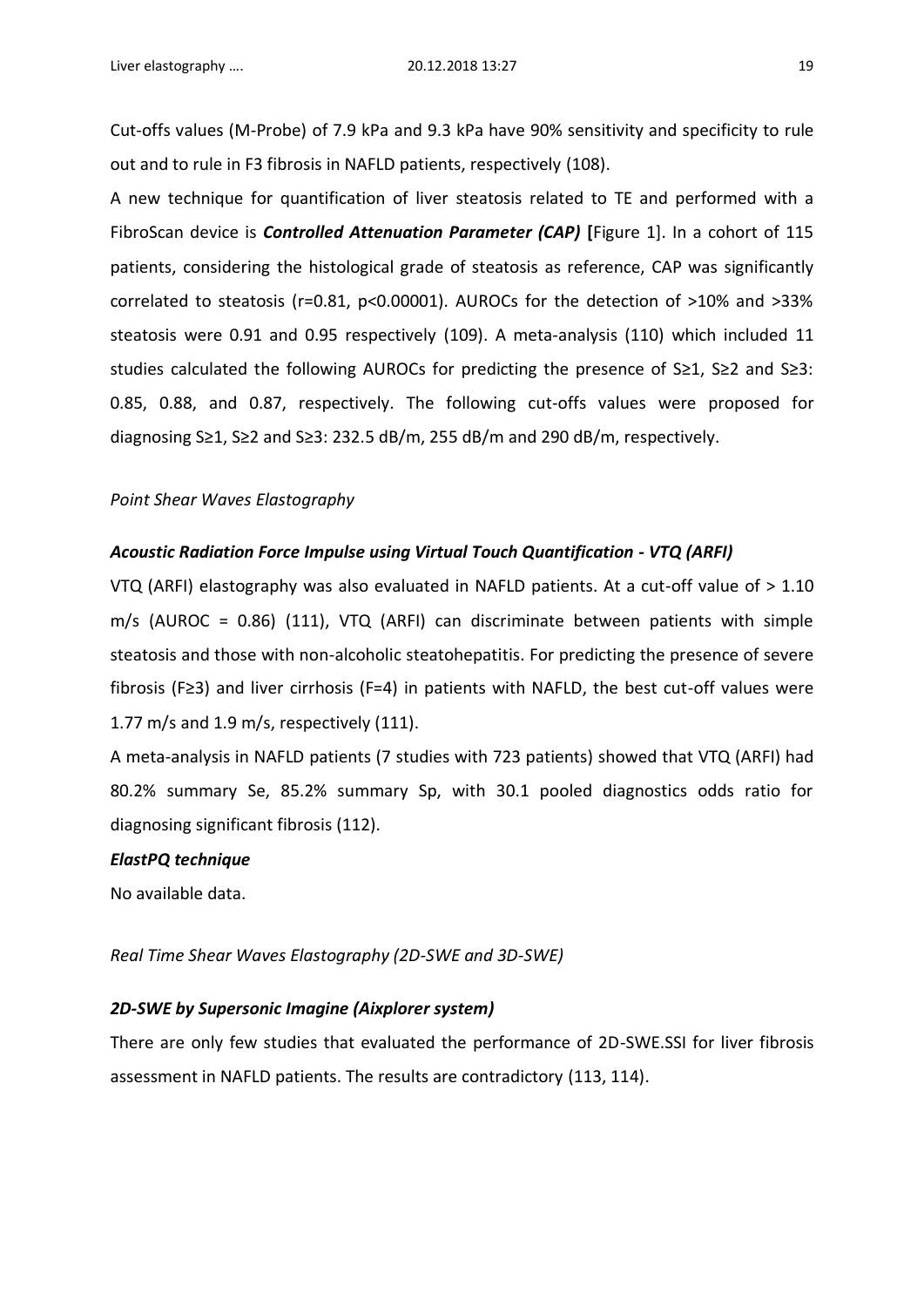#### *Other etiologies of chronic liver disease*

Few data are available regarding other etiologies of liver disease. Most of them are available regarding Transient Elastography.

Transient Elastography in patients with prior or current *chronic alcohol overuse* can distinguish absence and mild fibrosis (F0-1) from severe fibrosis and cirrhosis, but cannot differentiate between mild fibrosis and absence of liver fibrosis (115). Additionally, in the published studies which included only patients with alcoholic liver disease, there is no consensus regarding optimal cut-off values for significant fibrosis, severe fibrosis or liver cirrhosis (116-120). Optimal cut-off values range from 7.8 to 9.6 kPa (121, 122) for significant fibrosis, from 8 to 17.0 kPa for severe fibrosis (116, 123) and from 12.5 to 22.7 kPa for cirrhosis (116, 123). Transient Elastography is more suited to rule out rather than rule in cirrhosis. At a cut-off of 12.5 kPa, TE may rule out cirrhosis with a negative likelihood ratio of 0.07 (115). In patients submitted for alcohol detoxification, 0.5 to 4 weeks of abstinence causes a significant decrease in TE (123-125). However, the decrease is associated with a normalisation of transaminases, bilirubin, alkaline phosphatase and/or gammaglutamyltransferase.

Transient elastography is currently considered one of the best surrogates to assess fibrosis in *primary sclerosing cholangitis* (PSC). High baseline or increasing values over time indicated a worse outcome in this population (126). Liver stiffness was investigated by transient elastography in 73 patients with PSC, regularly undergoing clinical and elastographic followup (126). Transient elastography measurements were able to differentiate severe vs. nonsevere fibrosis with a high discriminative accuracy for cirrhosis (AUROC 0.88). There was a high reproducibility between two operators. Higher baseline liver stiffness and increase of liver stiffness over time were associated with adverse outcome such as death, liver transplantation, ascites, hepatic encephalopathy and gastrointestinal bleeding or hepatocellular carcinoma (126). Dilatation of the intrahepatic biliary system due to a dominant stricture should be ruled out in PSC before interpreting the value of liver stiffness measurement, since as previously stated, cholestasis increases liver stiffness independent of liver fibrosis.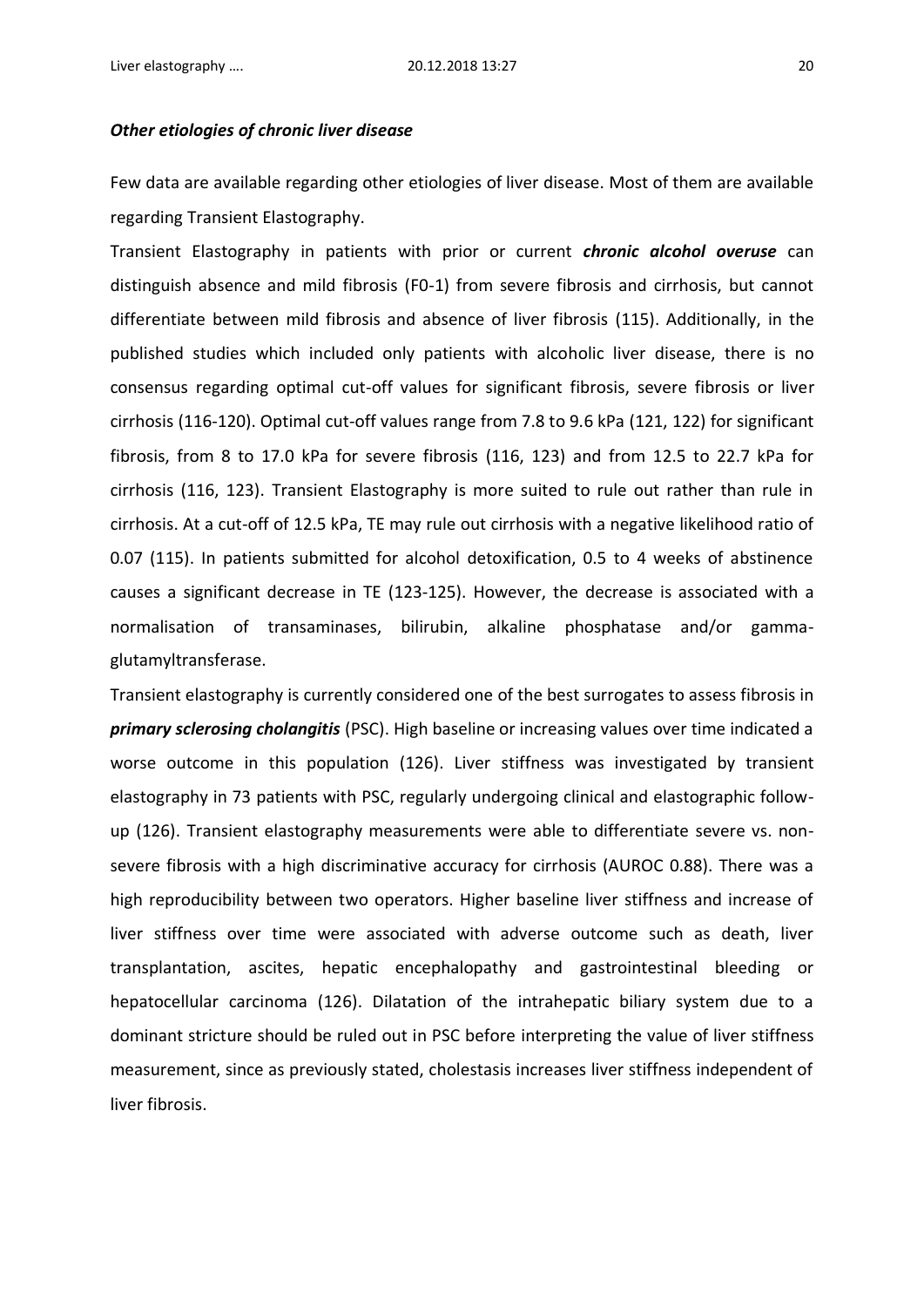# **No indications for SWE**

Shear wave elastography should not be performed in case of acute hepatitis, transaminases flares (ALT > 5 ULN), extra-hepatic cholestasis, and congestive heart failure (11).

# **Rules for SWE**

The most important EFSUMB recommendations regarding SWE elastography are (11):

- Measurement of liver stiffness by SWE should be performed through a right intercostal space in supine position, with the right arm in extension, during breath hold, avoiding deep inspiration prior to the breath hold (LoE 2b, GoR B). Strong consensus (18/0/0, 100 %).
- Experienced operators (LoE 2b, GoR B) should perform measurement of liver stiffness by SWE. Strong consensus (18/0/0, 100 %).
- Measurement of liver stiffness by pSWE and 2D-SWE should be performed at least 10 mm below the liver capsule (LoE 1b, GoR A). Strong consensus (18/0/0, 100 %).
- The major potential confounding factors (liver inflammation indicated by AST and/or ALT elevation > 5 times the normal limits, obstructive cholestasis, liver congestion, acute hepatitis and infiltrative liver diseases) should be excluded before performing LSM with SWE, in order to avoid overestimation of liver fibrosis (LoE 2b, GoR B), and/or should be considered when interpreting the SWE results (LoE 1b, GoR B). Broad consensus  $(15/0/1, 94%).$
- Patients should fast for a minimum of 2 hours and rest for a minimum of 10 minutes before undergoing liver stiffness measurement with SWE (LoE 2b, GoR B). Majority consensus (13/2/3, 72 %).
- SWE within the normal range can rule out significant liver fibrosis when in agreement with the clinical and laboratory background (LoE 2A, GoR B). Broad consensus (17/0/1, 94 %)
- Adequate B-mode liver image is a prerequisite for pSWE and 2D-SWE measurements (LoE 5, GoR D). Strong consensus (18/0/0, 100 %).
- The results with the lowest variability in comparing different pSWE or 2D-SWE systems were obtained at a depth of 4–5cm from the transducers (with convex transducers)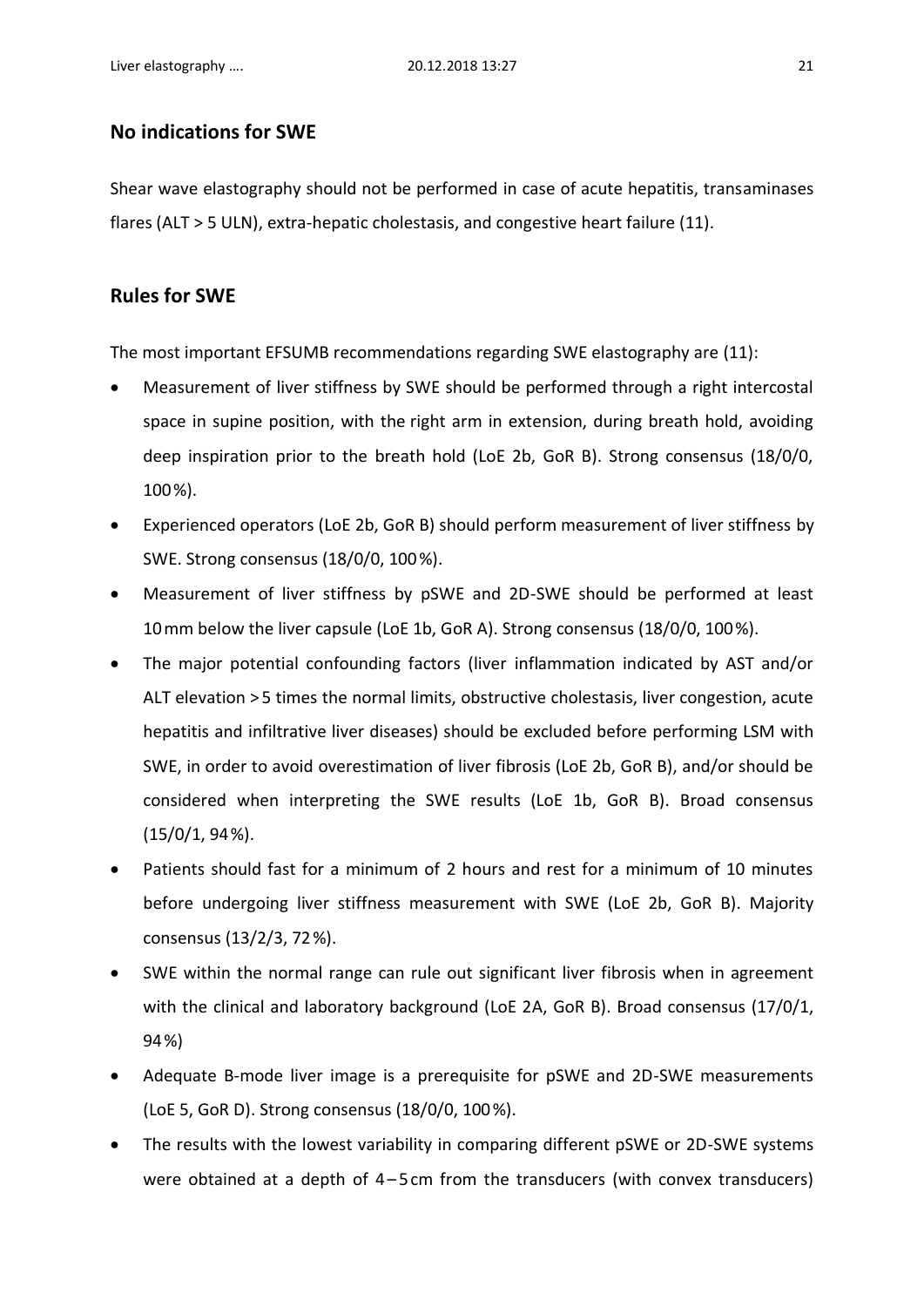(LoE 4, GoR C). Accordingly, this location is recommended if it is technically suitable. Broad consensus (17/0/1, 94 %).

- TE can be used as the first-line assessment for the severity of liver fibrosis in patients with chronic viral hepatitis C. It performs best with regard to the ruling out of cirrhosis (LoE 1b, GoR A). Broad consensus (17/0/1, 94 %).
- pSWE as demonstrated with VTQ® can be used as the first-line assessment for the severity of liver fibrosis in patients with chronic hepatitis C. It performs best with regard to the ruling out of cirrhosis (LoE 2a, GoR B). Broad consensus (17/0/1, 94 %).
- 2D-SWE as demonstrated with SSI can be used as a first-line assessment for the severity of liver fibrosis in patients with chronic hepatitis C. It performs best with regard to the ruling out of cirrhosis (LoE 1b, GoR A). Broad consensus (17/0/1, 94 %).
- TE is useful in patients with CHB to identify those with cirrhosis. Concomitant assessment of transaminases is required to exclude flare up (elevation > 5 times upper limit of normal). (LoE 1b, GoR A). Broad consensus (17/1/0, 94 %).
- pSWE as demonstrated with VTQ® is useful in patients with CHB to identify those with cirrhosis (LoE 2a, GoR B). Strong consensus (18/0/0, 100 %).
- 2D-SWE as demonstrated with SSI is useful in patients with CHB to identify those with cirrhosis (LoE 3a, GoR C). Broad consensus (17/0/1, 94 %).

# **Pediatric indications**

Shear wave elastography can be used also in pediatric population. Transient Elastography has a special probe (S-Probe) for this population. The main indications of elastography in this population are: evaluation of liver fibrosis in children with viral hepatitis, NAFLD, cystic fibrosis, biliary atresia or post-transplant liver graft fibrosis.

The mean LS value assessed by TE obtained in healthy children was 4.7 kPa. Median values of stiffness were significantly age dependent with 4.40, 4.73, and 5.1 kPa in children 0-5, 6- 11, and 12-18 years (p = 0.001) (127).

Transient Elastography was used to predict different stages of liver fibrosis in a cohort of 90 children with different etiologies of liver disease, using liver biopsy as gold-standard method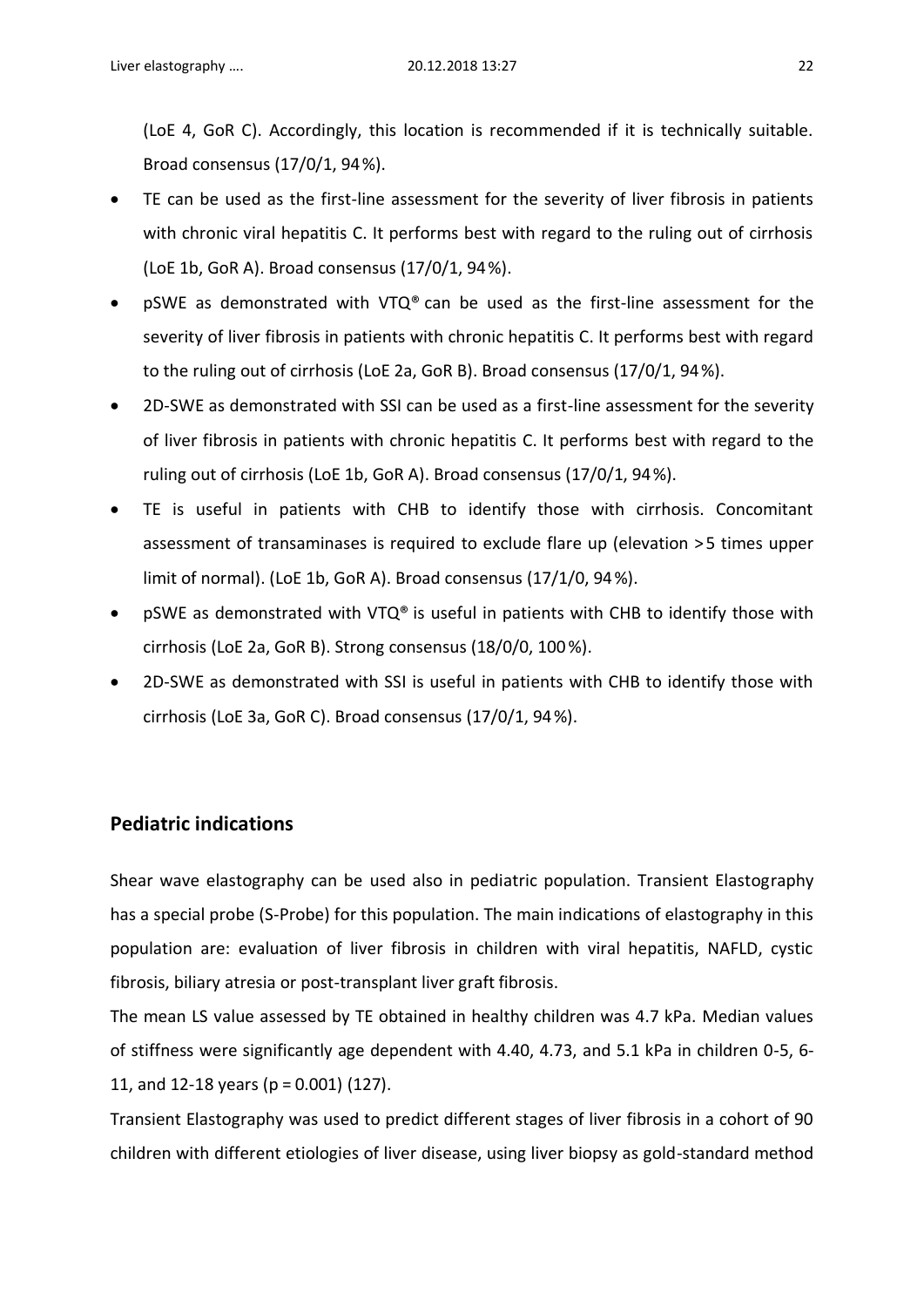(128). Liver stiffness correlated significantly with histological Ishak score ( $r = 0.879$ ,  $p <$ 0.0001). Transient Elastography discriminated individual stages of fibrosis with high performance. Higher values of LS were obtained in autoimmune hepatitis (16.15 ± 7.23 kPa) as compared to Wilson disease  $(8.30 \pm 0.84 \text{ kPa})$  and HCV groups  $(7.43 \pm 1.73 \text{ kPa})$ .

A study including 350 pediatric patients (129) evaluated the clinical value of controlled attenuation parameter (CAP) for non-invasive assessment of liver steatosis. This study concluded that, for the evaluation of liver steatosis, CAP performs better than ultrasound and a cut-off value of 249 dB/m rules-in liver steatosis with a very high specificity.

A study (130) including 54 consecutive children and adolescents with different chronic liver diseases used 3 elastographic methods (TE, ARFI-VTQ, and 2D-SWE.SSI) for assessing liver fibrosis. Considering TE as a reference method, sensitivity of VTQ (ARFI) for detecting fibrosis F1 was 71.4%, for F2-77.7%, for F3-62.5% and for F4-71.4%. Sensitivity of 2D-SWE.SSI for detecting F1 was 92.8%, for F2-83.3%, for F3-87.5% and for F4-85.7%.

The normal shear wave values assessed by VTQ (ARFI) in healthy children was  $1.07 \pm 0.10$ m/s. No significant differences were found according to gender or among different probe locations (131).

A study including healthy children and patients with chronic liver diseases with different etiologies showed that a VTQ (ARFI) cut-off of 1.34 m/s is predictive for liver fibrosis (F≥1) (AUROC=0.85) and a cut-off of 2 m/s yielded a sensitivity of 100% for detecting F>2 (132).

The usefulness of 2D-SWE.SSI for non-invasive assessment of liver fibrosis was also studied. In a study (133) which included healthy children and pediatric population with chronic liver disease, the liver stiffness values were significantly higher when a SC6-1 probe was used as compared with values obtained with the SL15-4 probe (6.94 kPa  $\pm$  1.42 vs 5.96 kPa  $\pm$  1.31; p =0.006). According to the severity of liver fibrosis at liver biopsy, 88.5%-96.8% of patients were correctly classified, with AUROCs of 0.90-0.98.

### **SWE in other organs**

Shear wave elastography, especially the elastographic methods integrated in ultrasound systems, can be performed in other organs such as the spleen, thyroid, kidney, breast or prostate. Elastography was used also for characterization of liver tumors.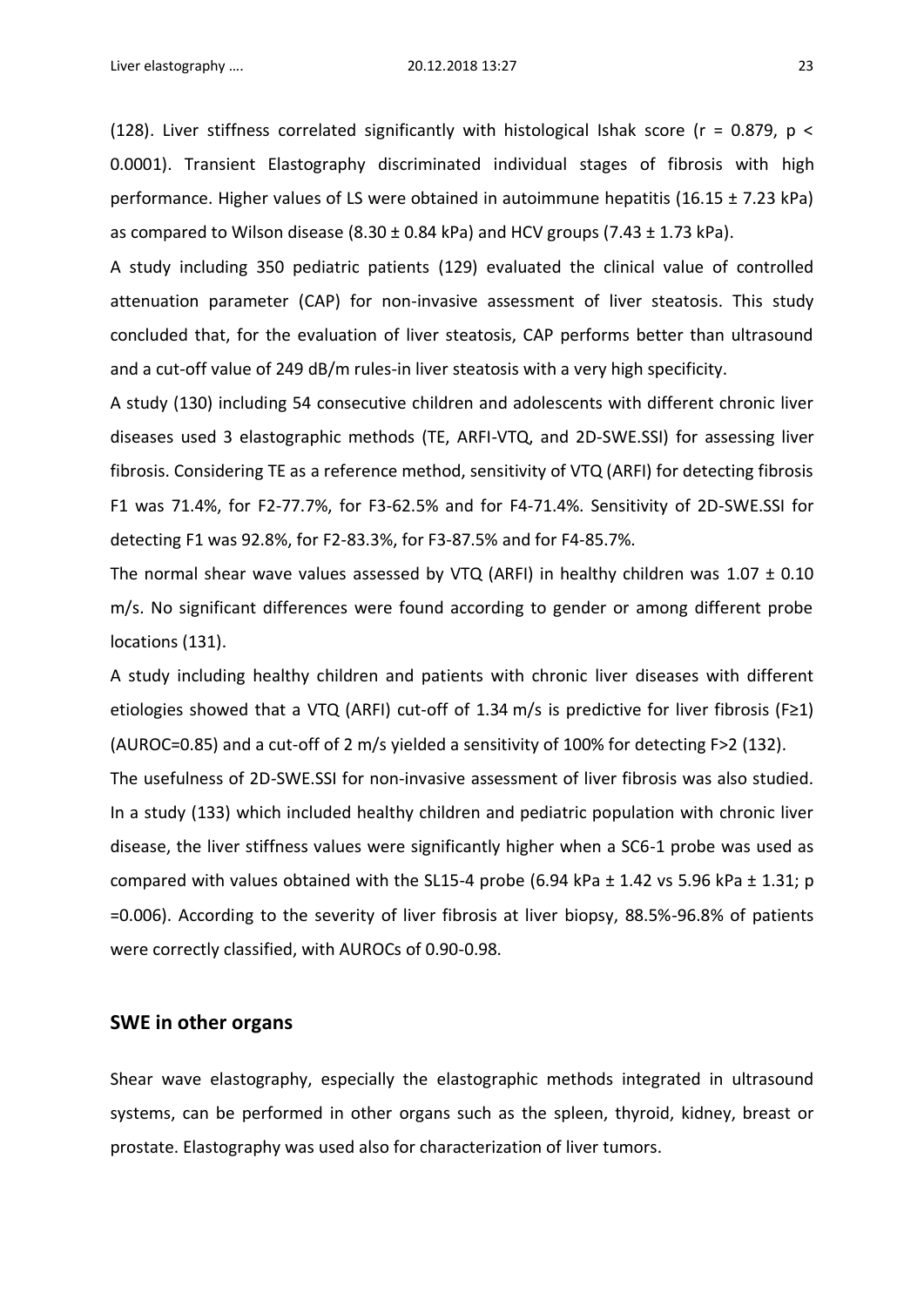**Spleen stiffness** is currently under evaluation, especially for the non-invasive prediction of portal hypertension. Since splenomegaly and spleen congestion mostly depend upon portal hypertension in cirrhosis, it has been suggested that spleen stiffness might reflect portal pressure better than liver stiffness.

Overall, the spleen is stiffer than the liver even in normal subjects. TE and 2D-SWE.SSI are successful in about 70% of cases in whom measurement is attempted, while spleen stiffness measurement (SSM) by VTQ (ARFI) seems to be possible in most cases, even with a normal sized spleen; however, SSM by VTQ was less reproducible than LSM by VTQ (ARFI) (134).

Overall, spleen stiffness by TE correlates with HVPG slightly better than liver stiffness, and it seems to improve prediction of the presence of varices and varices needing treatment as compared to liver stiffness (both by TE and pSWE). Interestingly, spleen stiffness is increased in patients with non-cirrhotic portal hypertension (extrahepatic portal vein obstruction and idiopathic portal hypertension) in whom liver stiffness is normal or only mildly elevated (135, 136). This suggests that spleen stiffness and the ratio between liver and spleen stiffness could be used in patients with portal hypertension of unknown origin to help differentiating between cirrhotic and non-cirrhotic causes. In one study performed in patients with cirrhosis caused by hepatitis C, spleen stiffness predicted a first episode of clinical decompensation of cirrhosis better than liver stiffness (137).

Currently, the use of shear wave elastography for characterization of **focal liver masses** remains investigational. Elastography has been studied to characterize focal liver lesions, to differentiate between benign and malignant masses. The results of the published studies are contradictory (138-141).

The performance of VTQ (ARFI) for identification of malignant liver lesions was assessed in a meta-analysis that included eight studies with a total of 590 liver lesions (38% of them benign) in 490 patients (138). The major drawback was that the cut-off value of shear wave speed was different across studies, ranging from 1.5 to 2.7 m/s. The summary sensitivity and specificity were 0.86 and 0.89, respectively (138).

VTQ (ARFI) was used in combination with conventional ultrasound for characterization of thyroid nodules. A meta-analysis (142) including 13 studies with 1854 thyroid nodules (72% benign) from 1641 patients showed a summary sensitivity and specificity for differential diagnosis between benign and malignant thyroid nodules of 0.81 and 0.84, respectively.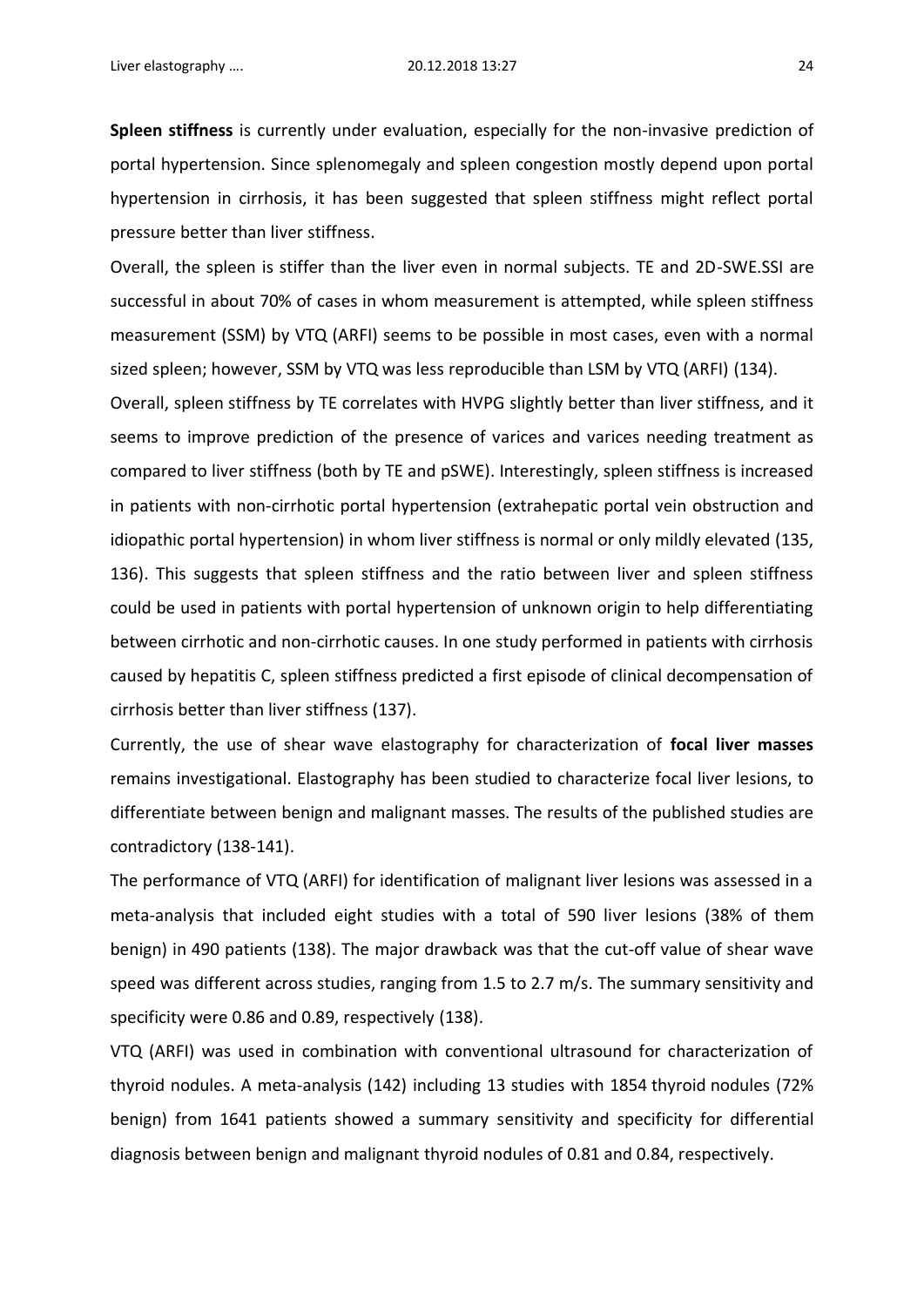# **Conclusion**

Shear wave ultrasound based elastographic methods have a good performance for the noninvasive assessment of liver fibrosis, especially to exclude the presence of cirrhosis. All shear wave elastographic methods have a very good reproducibility. Several factors can influence the accuracy of shear wave ultrasound based elastographic methods: transaminases flares, extra-hepatic cholestasis, congestive heart failure or non-fasting condition.

# **References**

1. McHutchison J, Poynard T, Afdhal N, Participants IFGM. Fibrosis as an end point for clinical trials in liver disease: a report of the international fibrosis group. Clin Gastroenterol Hepatol 2006;4:1214-1220.

2. Regev A, Berho M, Jeffers LJ, Milikowski C, Molina EG, Pyrsopoulos NT, Feng ZZ, et al. Sampling error and intraobserver variation in liver biopsy in patients with chronic HCV infection. Am J Gastroenterol 2002;97:2614-2618.

3. Persico M, Palmentieri B, Vecchione R, Torella R, de SI. Diagnosis of chronic liver disease: reproducibility and validation of liver biopsy. Am J Gastroenterol 2002;97:491-492.

4. Ratziu V, Charlotte F, Heurtier A, Gombert S, Giral P, Bruckert E, Grimaldi A, et al. Sampling variability of liver biopsy in nonalcoholic fatty liver disease. Gastroenterology 2005;128:1898-1906.

5. Gebo KA, Herlong HF, Torbenson MS, Jenckes MW, Chander G, Ghanem KG, El-Kamary SS, et al. Role of liver biopsy in management of chronic hepatitis C: a systematic review. Hepatology 2002;36:S161-172.

6. Rosenberg WM, Voelker M, Thiel R, Becka M, Burt A, Schuppan D, Hubscher S, et al. Serum markers detect the presence of liver fibrosis: a cohort study. Gastroenterology 2004;127:1704-1713.

7. Gregersen H, Gilja OH, Hausken T, Heimdal A, Gao C, Matre K, Ødegaard S, et al. Mechanical properties in the human gastric antrum using B-mode ultrasonography and antral distension. Am J Physiol Gastrointest Liver Physiol 2002;283:G368-375.

8. Ahmed AB, Gilja OH, Gregersen H, Ødegaard S, Matre K. In vitro strain measurement in the porcine antrum using ultrasound doppler strain rate imaging. Ultrasound Med Biol 2006;32:513-522.

9. Bamber J, Cosgrove D, Dietrich CF, Fromageau J, Bojunga J, Calliada F, Cantisani V, et al. EFSUMB guidelines and recommendations on the clinical use of ultrasound elastography. Part 1: Basic principles and technology. Ultraschall Med 2013;34:169-184.

10. Cosgrove D, Piscaglia F, Bamber J, Bojunga J, Correas JM, Gilja OH, Klauser AS, et al. EFSUMB guidelines and recommendations on the clinical use of ultrasound elastography. Part 2: Clinical applications. Ultraschall Med 2013;34:238-253.

11. Dietrich CF, Bamber J, Berzigotti A, Bota S, Cantisani V, Castera L, Cosgrove D, et al. EFSUMB Guidelines and Recommendations on the Clinical Use of Liver Ultrasound Elastography, Update 2017 (Long Version). Ultraschall Med 2017;38:e16-e47.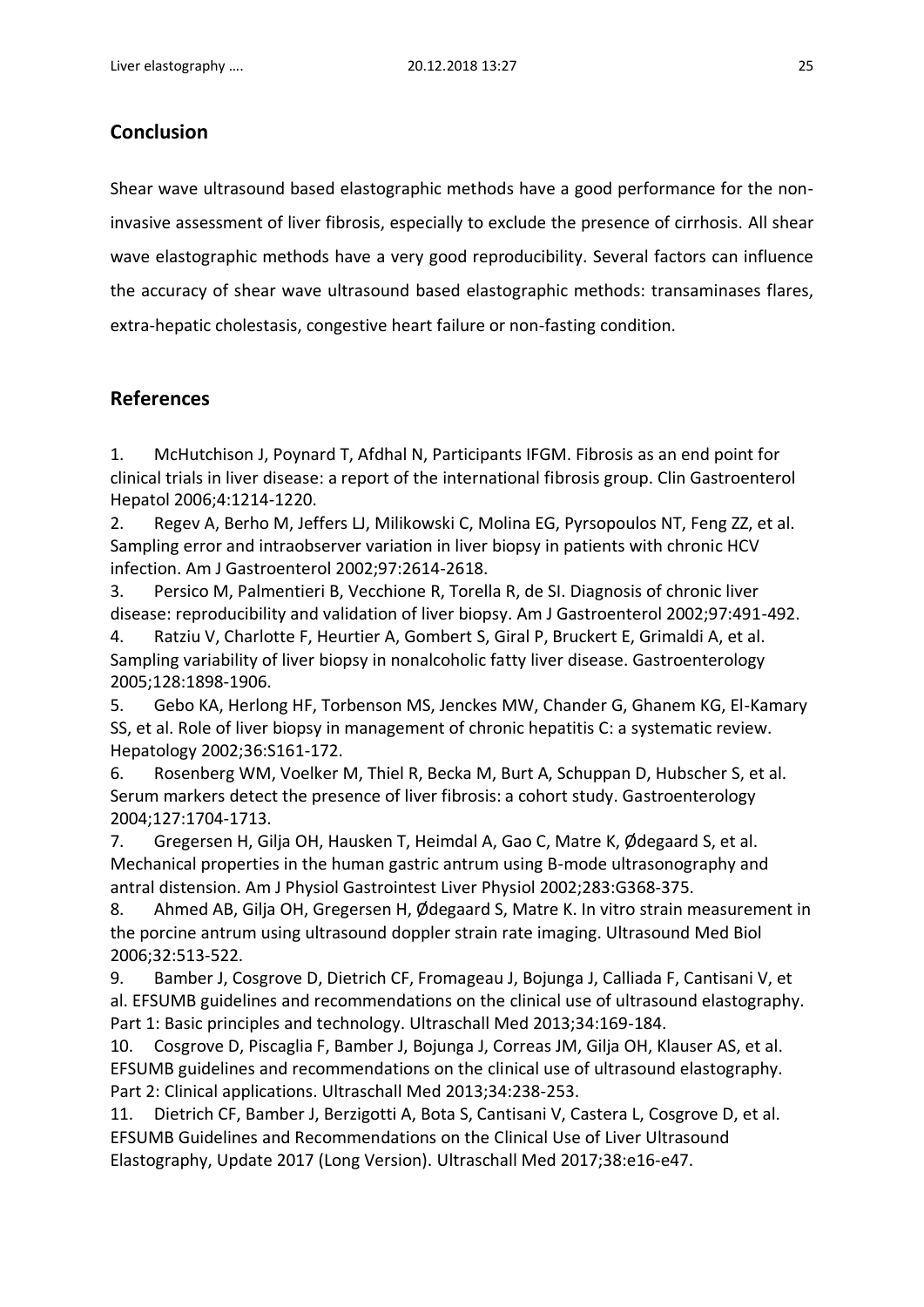12. Talwalkar JA, Kurtz DM, Schoenleber SJ, West CP, Montori VM. Ultrasound-based transient elastography for the detection of hepatic fibrosis: systematic review and metaanalysis. Clin Gastroenterol Hepatol 2007;5:1214-1220.

13. Sandrin L, Fourquet B, Hasquenoph JM, Yon S, Fournier C, Mal F, Christidis C, et al. Transient elastography: a new noninvasive method for assessment of hepatic fibrosis. Ultrasound Med Biol 2003;29:1705-1713.

14. Castera L, Foucher J, Bernard PH, Carvalho F, Allaix D, Merrouche W, Couzigou P, et al. Pitfalls of liver stiffness measurement: a 5-year prospective study of 13,369 examinations. Hepatology 2010;51:828-835.

15. Sirli R, Sporea I, Bota S, Jurchis A. Factors influencing reliability of liver stiffness measurements using transient elastography (M-probe)-monocentric experience. Eur J Radiol 2013;82:e313-316.

16. de Ledinghen V, Vergniol J, Foucher J, El-Hajbi F, Merrouche W, Rigalleau V. Feasibility of liver transient elastography with FibroScan using a new probe for obese patients. Liver Int 2010;30:1043-1048.

17. Myers RP, Pomier-Layrargues G, Kirsch R, Pollett A, Beaton M, Levstik M, Duarte-Rojo A, et al. Discordance in fibrosis staging between liver biopsy and transient elastography using the FibroScan XL probe. J Hepatol 2012;56:564-570.

18. Wong VW, Vergniol J, Wong GL, Foucher J, Chan AW, Chermak F, Choi PC, et al. Liver stiffness measurement using XL probe in patients with nonalcoholic fatty liver disease. Am J Gastroenterol 2012;107:1862-1871.

19. Wong GL, Vergniol J, Lo P, Wai-Sun Wong V, Foucher J, Le Bail B, Choi PC, et al. Noninvasive assessment of liver fibrosis with transient elastography (FibroScan(R)): applying the cut-offs of M probe to XL probe. Ann Hepatol 2013;12:570-580.

20. Boursier J, Zarski JP, de Ledinghen V, Rousselet MC, Sturm N, Lebail B, Fouchard-Hubert I, et al. Determination of reliability criteria for liver stiffness evaluation by transient elastography. Hepatology 2013;57:1182-1191.

21. Schwabl P, Bota S, Salzl P, Mandorfer M, Payer BA, Ferlitsch A, Stift J, et al. New reliability criteria for transient elastography increase the number of accurate measurements for screening of cirrhosis and portal hypertension. Liver Int 2015;35:381-390.

22. Coco B, Oliveri F, Maina AM, Ciccorossi P, Sacco R, Colombatto P, Bonino F, et al. Transient elastography: a new surrogate marker of liver fibrosis influenced by major changes of transaminases. J Viral Hepat 2007;14:360-369.

23. Vigano M, Massironi S, Lampertico P, Iavarone M, Paggi S, Pozzi R, Conte D, et al. Transient elastography assessment of the liver stiffness dynamics during acute hepatitis B. Eur J Gastroenterol Hepatol 2010;22:180-184.

24. Chan HL, Wong GL, Choi PC, Chan AW, Chim AM, Yiu KK, Chan FK, et al. Alanine aminotransferase-based algorithms of liver stiffness measurement by transient elastography (Fibroscan) for liver fibrosis in chronic hepatitis B. J Viral Hepat 2009;16:36-44.

25. Mederacke I, Wursthorn K, Kirschner J, Rifai K, Manns MP, Wedemeyer H, Bahr MJ. Food intake increases liver stiffness in patients with chronic or resolved hepatitis C virus infection. Liver Int 2009;29:1500-1506.

26. Arena U, Lupsor Platon M, Stasi C, Moscarella S, Assarat A, Bedogni G, Piazzolla V, et al. Liver stiffness is influenced by a standardized meal in patients with chronic hepatitis C virus at different stages of fibrotic evolution. Hepatology 2013;58:65-72.

27. Millonig G, Friedrich S, Adolf S, Fonouni H, Golriz M, Mehrabi A, Stiefel P, et al. Liver stiffness is directly influenced by central venous pressure. J Hepatol 2010;52:206-210.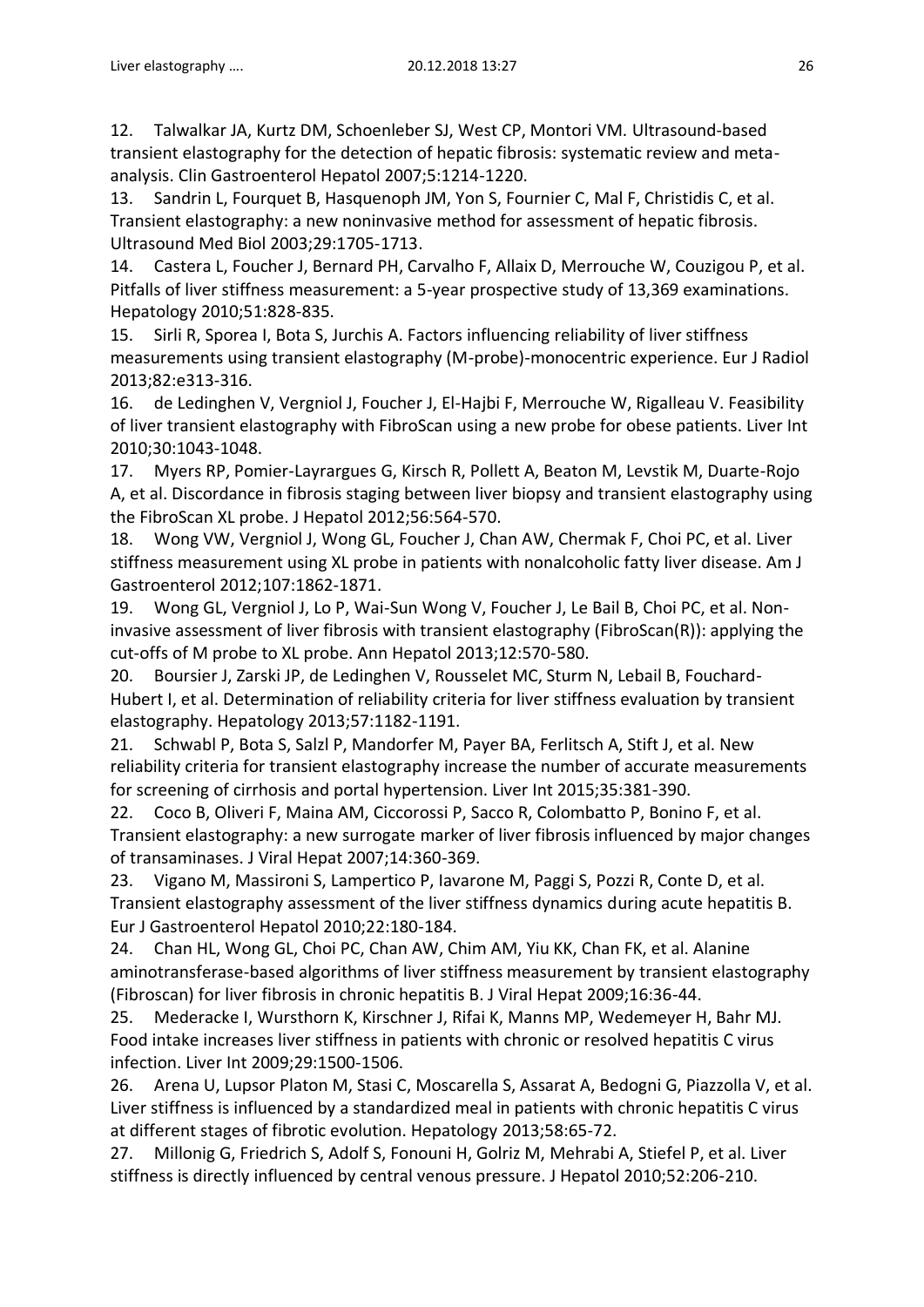28. Millonig G, Reimann FM, Friedrich S, Fonouni H, Mehrabi A, Buchler MW, Seitz HK, et al. Extrahepatic cholestasis increases liver stiffness (FibroScan) irrespective of fibrosis. Hepatology 2008;48:1718-1723.

29. Nightingale K, Soo MS, Nightingale R, Trahey G. Acoustic radiation force impulse imaging: in vivo demonstration of clinical feasibility. Ultrasound Med Biol 2002;28:227-235. 30. Bota S, Sporea I, Sirli R, Popescu A, Danila M, Costachescu D. Intra- and interoperator reproducibility of acoustic radiation force impulse (ARFI) elastography--preliminary results. Ultrasound Med Biol 2012;38:1103-1108.

31. Boursier J, Isselin G, Fouchard-Hubert I, Oberti F, Dib N, Lebigot J, Bertrais S, et al. Acoustic radiation force impulse: a new ultrasonographic technology for the widespread noninvasive diagnosis of liver fibrosis. Eur J Gastroenterol Hepatol 2010;22:1074-1084.

32. D'Onofrio M, Gallotti A, Mucelli RP. Tissue quantification with acoustic radiation force impulse imaging: Measurement repeatability and normal values in the healthy liver. AJR Am J Roentgenol 2010;195:132-136.

33. Bota S, Sporea I, Sirli R, Popescu A, Danila M, Sendroiu M. Factors that influence the correlation of acoustic radiation force impulse (ARFI), elastography with liver fibrosis. Med Ultrason 2011;13:135-140.

34. Bota S, Sporea I, Sirli R, Popescu A, Jurchis A. Factors which influence the accuracy of acoustic radiation force impulse (ARFI) elastography for the diagnosis of liver fibrosis in patients with chronic hepatitis C. Ultrasound Med Biol 2013;39:407-412.

35. Bota S, Sporea I, Sirli R, Popescu A, Danila M, Jurchis A, Gradinaru-Tascau O. Factors associated with the impossibility to obtain reliable liver stiffness measurements by means of Acoustic Radiation Force Impulse (ARFI) elastography--analysis of a cohort of 1,031 subjects. Eur J Radiol 2014;83:268-272.

36. Sugitani M, Fujita Y, Yumoto Y, Fukushima K, Takeuchi T, Shimokawa M, Kato K. A new method for measurement of placental elasticity: acoustic radiation force impulse imaging. Placenta 2013;34:1009-1013.

37. Popescu A, Bota S, Sporea I, Sirli R, Danila M, Racean S, Suseanu D, et al. The influence of food intake on liver stiffness values assessed by acoustic radiation force impulse elastography-preliminary results. Ultrasound Med Biol 2013;39:579-584.

38. Goertz RS, Egger C, Neurath MF, Strobel D. Impact of food intake, ultrasound transducer, breathing maneuvers and body position on acoustic radiation force impulse (ARFI) elastometry of the liver. Ultraschall Med 2012;33:380-385.

39. Bota S, Sporea I, Peck-Radosavljevic M, Sirli R, Tanaka H, Iijima H, Saito H, et al. The influence of aminotransferase levels on liver stiffness assessed by Acoustic Radiation Force Impulse Elastography: a retrospective multicentre study. Dig Liver Dis 2013;45:762-768. 40. Pfeifer L, Strobel D, Neurath MF, Wildner D. Liver stiffness assessed by acoustic

radiation force impulse (ARFI) technology is considerably increased in patients with cholestasis. Ultraschall Med 2014;35:364-367.

41. Ma JJ, Ding H, Mao F, Sun HC, Xu C, Wang WP. Assessment of liver fibrosis with elastography point quantification technique in chronic hepatitis B virus patients: a comparison with liver pathological results. J Gastroenterol Hepatol 2014;29:814-819.

42. Sporea I, Bota S, Gradinaru-Tascau O, Sirli R, Popescu A. Comparative study between two point Shear Wave Elastographic techniques: Acoustic Radiation Force Impulse (ARFI) elastography and ElastPQ. Med Ultrason 2014;16:309-314.

43. Yoo H, Lee JM, Yoon JH, Lee DH, Chang W, Han JK. Prospective Comparison of Liver Stiffness Measurements between Two Point Shear Wave Elastography Methods: Virtual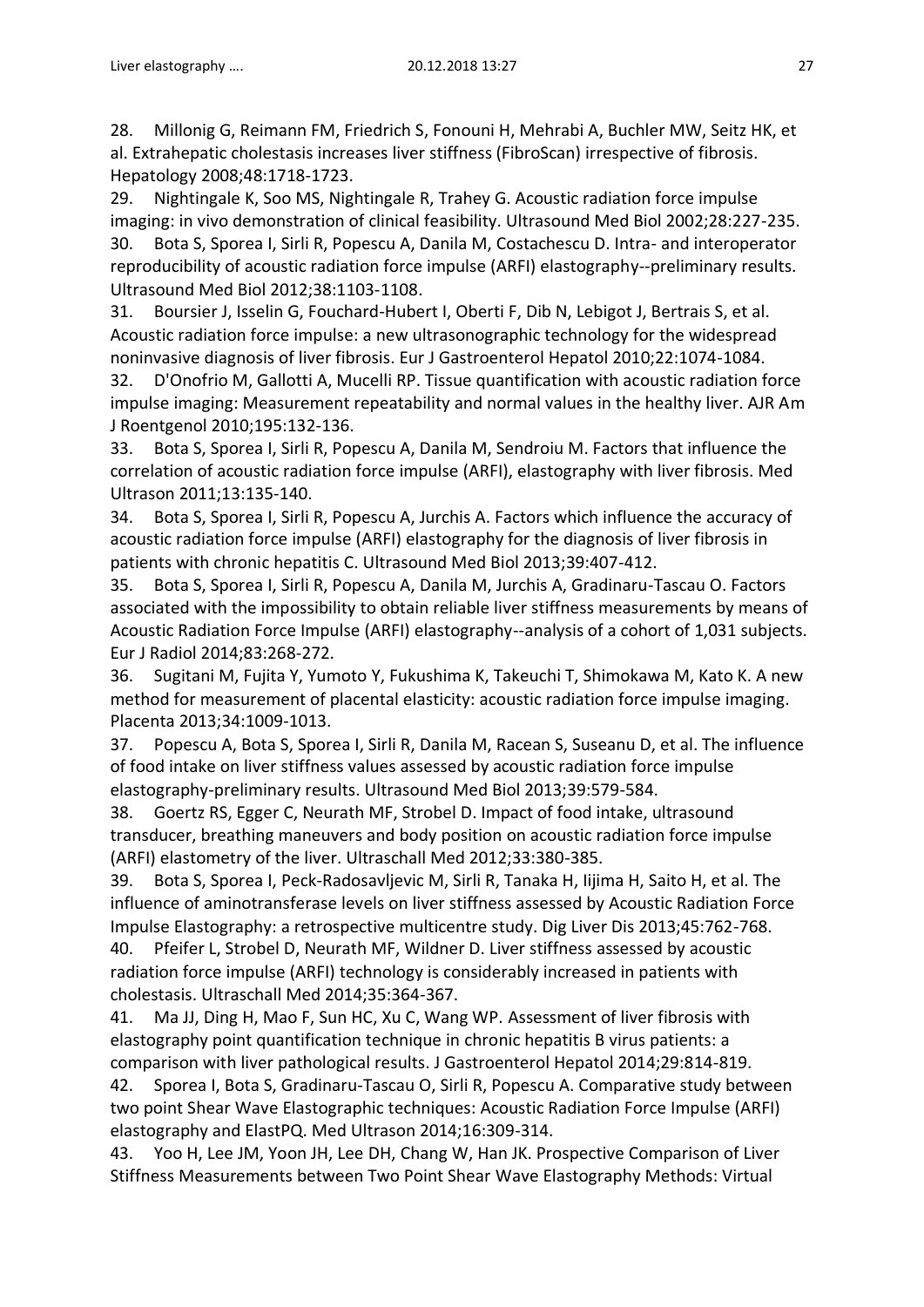Touch Quantification and Elastography Point Quantification. Korean J Radiol 2016;17:750- 757.

44. Ferraioli G, Tinelli C, Lissandrin R, Zicchetti M, Dal Bello B, Filice G, Filice C. Point shear wave elastography method for assessing liver stiffness. World J Gastroenterol 2014;20:4787- 4796.

45. Ling W, Lu Q, Quan J, Ma L, Luo Y. Assessment of impact factors on shear wave based liver stiffness measurement. Eur J Radiol 2013;82:335-341.

46. Muller M, Gennisson JL, Deffieux T, Tanter M, Fink M. Quantitative viscoelasticity mapping of human liver using supersonic shear imaging: preliminary in vivo feasibility study. Ultrasound Med Biol 2009;35:219-229.

47. Sporea I, Gradinaru-Tascau O, Bota S, Popescu A, Sirli R, Jurchis A, Popescu M, et al. How many measurements are needed for liver stiffness assessment by 2D-Shear Wave Elastography (2D-SWE) and which value should be used: the mean or median? Med Ultrason 2013;15:268-272.

48. Leung VY, Shen J, Wong VW, Abrigo J, Wong GL, Chim AM, Chu SH, et al. Quantitative elastography of liver fibrosis and spleen stiffness in chronic hepatitis B carriers: comparison of shear-wave elastography and transient elastography with liver biopsy correlation. Radiology 2013;269:910-918.

49. Ferraioli G, Tinelli C, Dal Bello B, Zicchetti M, Filice G, Filice C, Liver Fibrosis Study G. Accuracy of real-time shear wave elastography for assessing liver fibrosis in chronic hepatitis C: a pilot study. Hepatology 2012;56:2125-2133.

50. Sporea I, Bota S, Jurchis A, Sirli R, Gradinaru-Tascau O, Popescu A, Ratiu I, et al. Acoustic radiation force impulse and supersonic shear imaging versus transient elastography for liver fibrosis assessment. Ultrasound Med Biol 2013;39:1933-1941.

51. Procopet B, Berzigotti A, Abraldes JG, Turon F, Hernandez-Gea V, Garcia-Pagan JC, Bosch J. Real-time shear-wave elastography: applicability, reliability and accuracy for clinically significant portal hypertension. J Hepatol 2015;62:1068-1075.

52. Hudson JM, Milot L, Parry C, Williams R, Burns PN. Inter- and intra-operator reliability and repeatability of shear wave elastography in the liver: a study in healthy volunteers. Ultrasound Med Biol 2013;39:950-955.

53. Poynard T, Munteanu M, Luckina E, Perazzo H, Ngo Y, Royer L, Fedchuk L, et al. Liver fibrosis evaluation using real-time shear wave elastography: applicability and diagnostic performance using methods without a gold standard. J Hepatol 2013;58:928-935.

54. Gradinaru-Tascau O, Sporea I, Bota S, Jurchis A, Popescu A, Popescu M, Sirli R, et al. Does experience play a role in the ability to perform liver stiffness measurements by means of supersonic shear imaging (SSI)? Med Ultrason 2013;15:180-183.

55. Vonghia L WW, Pelckmans P, Michielsen P, Francque S. Liver stiffness by shear wave elastography is influenced by meal and meal-related haemodynamic modifications. Ultraschall in Med 2013;34:WS\_SL24\_09.

56. Bende F SI, Sirli R, Popescu A, Danila M, Mare R, Lupusoru R. Optimal number of valid measurements for the assessment of liver stiffness using 2D-SWE.GE. . Ultraschall Med 2016;37 (Suppl 1):S41.

57. Moga TV PC, Stepan AM, Popescu A, Sirli R, Danila M, Sporea I. Inter/intra-observer reproduciibility of a 2DShear Wave Elastography (Logiq E9 system from GE) technique and the impact of ultrasound experience in achieving reliable data. Ultraschall in Med 2016; ): SL19\_6 2016;37 (Suppl1):S28.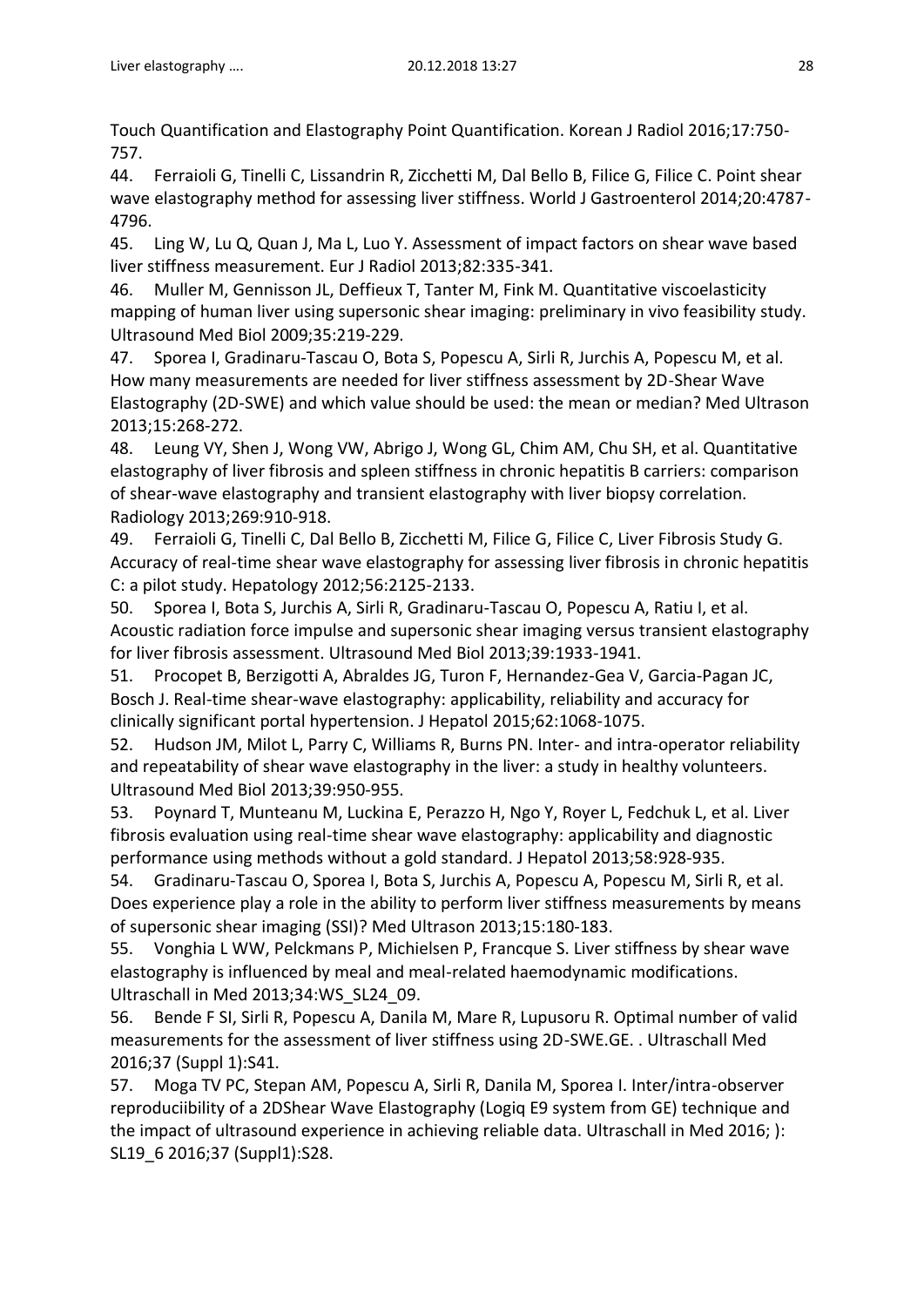58. Friedrich-Rust M, Ong MF, Herrmann E, Dries V, Samaras P, Zeuzem S, Sarrazin C. Realtime elastography for noninvasive assessment of liver fibrosis in chronic viral hepatitis. AJR Am J Roentgenol 2007;188:758-764.

59. Frey H. [Realtime elastography. A new ultrasound procedure for the reconstruction of tissue elasticity]. Radiologe 2003;43:850-855.

60. Havre RF, Elde E, Gilja OH, Odegaard S, Eide GE, Matre K, Nesje LB. Freehand real-time elastography: impact of scanning parameters on image quality and in vitro intra- and interobserver validations. Ultrasound Med Biol 2008;34:1638-1650.

61. Shiina T NN, Yamakawa M, Ueno E. Real-time tissue elasticity imaging by the compound autocorrelation method. Medix 2007;suppl:4-7.

62. Fujimoto K WS, Oshita M, Kato M, Tonomura A, Mitaki T. Non-invasive evaluation of Hepatic Fibrosis in patients with Chronic Hepatitis C using Elastography. Medix 2007;suppl:24-27.

63. Tatsumi C, Kudo M, Ueshima K, Kitai S, Takahashi S, Inoue T, Minami Y, et al. Noninvasive evaluation of hepatic fibrosis using serum fibrotic markers, transient elastography (FibroScan) and real-time tissue elastography. Intervirology 2008;51 Suppl 1:27-33.

64. Friedrich-Rust M, Schwarz A, Ong M, Dries V, Schirmacher P, Herrmann E, Samaras P, et al. Real-time tissue elastography versus FibroScan for noninvasive assessment of liver fibrosis in chronic liver disease. Ultraschall Med 2009;30:478-484.

65. Corpechot C, El Naggar A, Poupon R. Gender and liver: is the liver stiffness weaker in weaker sex? Hepatology 2006;44:513-514.

66. Roulot D, Czernichow S, Le Clesiau H, Costes JL, Vergnaud AC, Beaugrand M. Liver stiffness values in apparently healthy subjects: influence of gender and metabolic syndrome. J Hepatol 2008;48:606-613.

67. Kim SU, Choi GH, Han WK, Kim BK, Park JY, Kim DY, Choi JS, et al. What are 'true normal' liver stiffness values using FibroScan?: a prospective study in healthy living liver and kidney donors in South Korea. Liver Int 2010;30:268-274.

68. Sirli R, Sporea I, Tudora A, Deleanu A, Popescu A. Transient elastographic evaluation of subjects without known hepatic pathology: does age change the liver stiffness? J Gastrointestin Liver Dis 2009;18:57-60.

69. Popescu A, Sporea I, Sirli R, Bota S, Focsa M, Danila M, Nicolita D, et al. The mean values of liver stiffness assessed by Acoustic Radiation Force Impulse elastography in normal subjects. Med Ultrason 2011;13:33-37.

70. Kim JE, Lee JY, Kim YJ, Yoon JH, Kim SH, Lee JM, Han JK, et al. Acoustic radiation force impulse elastography for chronic liver disease: comparison with ultrasound-based scores of experienced radiologists, Child-Pugh scores and liver function tests. Ultrasound Med Biol 2010;36:1637-1643.

71. Son CY, Kim SU, Han WK, Choi GH, Park H, Yang SC, Choi JS, et al. Normal liver elasticity values using acoustic radiation force impulse imaging: a prospective study in healthy living liver and kidney donors. J Gastroenterol Hepatol 2012;27:130-136.

72. Goertz RS, Amann K, Heide R, Bernatik T, Neurath MF, Strobel D. An abdominal and thyroid status with Acoustic Radiation Force Impulse Elastometry--a feasibility study: Acoustic Radiation Force Impulse Elastometry of human organs. Eur J Radiol 2011;80:e226- 230.

73. Karlas T, Pfrepper C, Wiegand J, Wittekind C, Neuschulz M, Mossner J, Berg T, et al. Acoustic radiation force impulse imaging (ARFI) for non-invasive detection of liver fibrosis: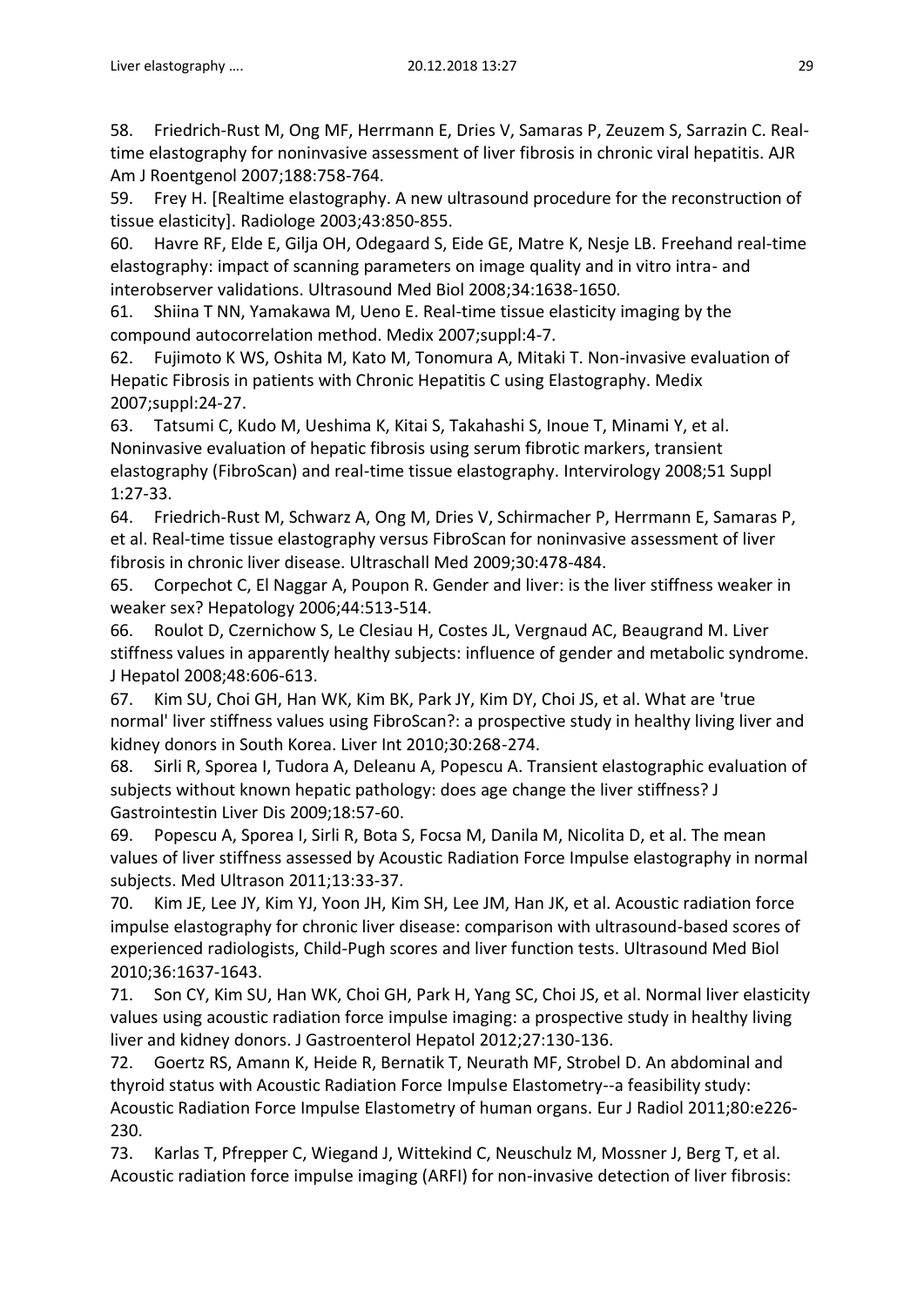examination standards and evaluation of interlobe differences in healthy subjects and chronic liver disease. Scand J Gastroenterol 2011;46:1458-1467.

74. Madhok R, Tapasvi C, Prasad U, Gupta AK, Aggarwal A. Acoustic radiation force impulse imaging of the liver: measurement of the normal mean values of the shearing wave velocity in a healthy liver. J Clin Diagn Res 2013;7:39-42.

75. Sirli R, Bota S, Sporea I, Jurchis A, Popescu A, Gradinaru-Tascau O, Szilaski M. Liver stiffness measurements by means of supersonic shear imaging in patients without known liver pathology. Ultrasound Med Biol 2013;39:1362-1367.

76. Bende F, Mulabecirovic A, Sporea I, Popescu A, Sirli R, Gilja OH, Vesterhus M, et al. Assessing Liver Stiffness by 2-D Shear Wave Elastography in a Healthy Cohort. Ultrasound Med Biol 2018;44:332-341.

77. Bota S, Herkner H, Sporea I, Salzl P, Sirli R, Neghina AM, Peck-Radosavljevic M. Metaanalysis: ARFI elastography versus transient elastography for the evaluation of liver fibrosis. Liver Int 2013;33:1138-1147.

78. Cassinotto C, Lapuyade B, Mouries A, Hiriart JB, Vergniol J, Gaye D, Castain C, et al. Non-invasive assessment of liver fibrosis with impulse elastography: comparison of Supersonic Shear Imaging with ARFI and FibroScan(R). J Hepatol 2014;61:550-557.

79. Castera L, Vergniol J, Foucher J, Le Bail B, Chanteloup E, Haaser M, Darriet M, et al. Prospective comparison of transient elastography, Fibrotest, APRI, and liver biopsy for the assessment of fibrosis in chronic hepatitis C. Gastroenterology 2005;128:343-350.

80. Friedrich-Rust M, Ong MF, Martens S, Sarrazin C, Bojunga J, Zeuzem S, Herrmann E. Performance of transient elastography for the staging of liver fibrosis: a meta-analysis. Gastroenterology 2008;134:960-974.

81. Sporea I, Sirli R, Deleanu A, Tudora A, Curescu M, Cornianu M, Lazar D. Comparison of the liver stiffness measurement by transient elastography with the liver biopsy. World J Gastroenterol 2008;14:6513-6517.

82. Ziol M, Handra-Luca A, Kettaneh A, Christidis C, Mal F, Kazemi F, de Ledinghen V, et al. Noninvasive assessment of liver fibrosis by measurement of stiffness in patients with chronic hepatitis C. Hepatology 2005;41:48-54.

83. Nahon P, Thabut G, Ziol M, Htar MT, Cesaro F, Barget N, Grando-Lemaire V, et al. Liver stiffness measurement versus clinicians' prediction or both for the assessment of liver fibrosis in patients with chronic hepatitis C. Am J Gastroenterol 2006;101:2744-2751.

84. Lupsor M, Badea R, Stefanescu H, Sparchez Z, Branda H, Serban A, Maniu A. Performance of a new elastographic method (ARFI technology) compared to unidimensional transient elastography in the noninvasive assessment of chronic hepatitis C. Preliminary results. J Gastrointestin Liver Dis 2009;18:303-310.

85. Friedrich-Rust M, Wunder K, Kriener S, Sotoudeh F, Richter S, Bojunga J, Herrmann E, et al. Liver fibrosis in viral hepatitis: noninvasive assessment with acoustic radiation force impulse imaging versus transient elastography. Radiology 2009;252:595-604.

86. Sporea I, Sirli R, Bota S, Fierbinteanu-Braticevici C, Petrisor A, Badea R, Lupsor M, et al. Is ARFI elastography reliable for predicting fibrosis severity in chronic HCV hepatitis? World J Radiol 2011;3:188-193.

87. Fierbinteanu-Braticevici C, Andronescu D, Usvat R, Cretoiu D, Baicus C, Marinoschi G. Acoustic radiation force imaging sonoelastography for noninvasive staging of liver fibrosis. World J Gastroenterol 2009;15:5525-5532.

88. Rizzo L, Calvaruso V, Cacopardo B, Alessi N, Attanasio M, Petta S, Fatuzzo F, et al. Comparison of transient elastography and acoustic radiation force impulse for non-invasive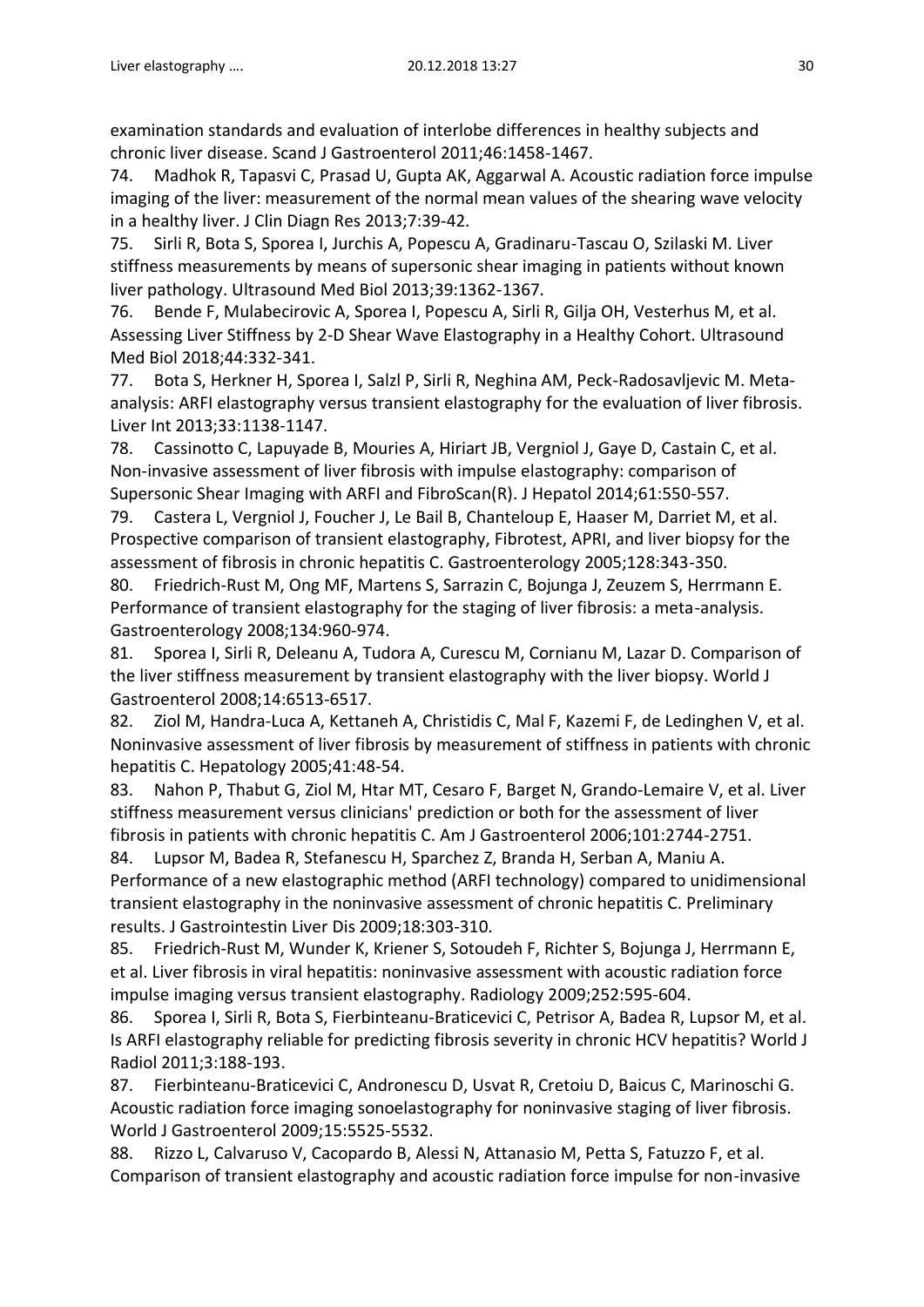staging of liver fibrosis in patients with chronic hepatitis C. Am J Gastroenterol 2011;106:2112-2120.

89. Sporea I, Bota S, Peck-Radosavljevic M, Sirli R, Tanaka H, Iijima H, Badea R, et al. Acoustic Radiation Force Impulse elastography for fibrosis evaluation in patients with chronic hepatitis C: an international multicenter study. Eur J Radiol 2012;81:4112-4118.

90. Ferraioli G, Maiocchi L, Lissandrin R, Tinelli C, De Silvestri A, Filice C, Liver Fibrosis Study G. Accuracy of the ElastPQ Technique for the Assessment of Liver Fibrosis in Patients with Chronic Hepatitis C: a "Real Life" Single Center Study. J Gastrointestin Liver Dis 2016;25:331- 335.

91. Bavu E, Gennisson JL, Couade M, Bercoff J, Mallet V, Fink M, Badel A, et al. Noninvasive in vivo liver fibrosis evaluation using supersonic shear imaging: a clinical study on 113 hepatitis C virus patients. Ultrasound Med Biol 2011;37:1361-1373.

92. Chon YE, Choi EH, Song KJ, Park JY, Kim DY, Han KH, Chon CY, et al. Performance of transient elastography for the staging of liver fibrosis in patients with chronic hepatitis B: a meta-analysis. PLoS One 2012;7:e44930.

93. Xu X, Su Y, Song R, Sheng Y, Ai W, Wu X, Liu H. Performance of transient elastography assessing fibrosis of single hepatitis B virus infection: a systematic review and meta-analysis of a diagnostic test. Hepatol Int 2015;9:558-566.

94. Li Y, Huang YS, Wang ZZ, Yang ZR, Sun F, Zhan SY, Liu XE, et al. Systematic review with meta-analysis: the diagnostic accuracy of transient elastography for the staging of liver fibrosis in patients with chronic hepatitis B. Aliment Pharmacol Ther 2016;43:458-469.

95. Seo YS, Kim MN, Kim SU, Kim SG, Um SH, Han KH, Kim YS. Risk Assessment of Hepatocellular Carcinoma Using Transient Elastography Vs. Liver Biopsy in Chronic Hepatitis B Patients Receiving Antiviral Therapy. Medicine (Baltimore) 2016;95:e2985.

96. Meng F, Zheng Y, Zhang Q, Mu X, Xu X, Zhang H, Ding L. Noninvasive evaluation of liver fibrosis using real-time tissue elastography and transient elastography (FibroScan). J Ultrasound Med 2015;34:403-410.

97. Liu Y, Dong CF, Yang G, Liu J, Yao S, Li HY, Yuan J, et al. Optimal linear combination of ARFI, transient elastography and APRI for the assessment of fibrosis in chronic hepatitis B. Liver Int 2015;35:816-825.

98. Dong DR, Hao MN, Li C, Peng Z, Liu X, Wang GP, Ma AL. Acoustic radiation force impulse elastography, FibroScan(R), Forns' index and their combination in the assessment of liver fibrosis in patients with chronic hepatitis B, and the impact of inflammatory activity and steatosis on these diagnostic methods. Mol Med Rep 2015;11:4174-4182.

99. Cardoso AC, Carvalho-Filho RJ, Stern C, Dipumpo A, Giuily N, Ripault MP, Asselah T, et al. Direct comparison of diagnostic performance of transient elastography in patients with chronic hepatitis B and chronic hepatitis C. Liver Int 2012;32:612-621.

100. Fraquelli M, Rigamonti C, Casazza G, Donato MF, Ronchi G, Conte D, Rumi M, et al. Etiology-related determinants of liver stiffness values in chronic viral hepatitis B or C. J Hepatol 2011;54:621-628.

101. Friedrich-Rust M, Buggisch P, de Knegt RJ, Dries V, Shi Y, Matschenz K, Schneider MD, et al. Acoustic radiation force impulse imaging for non-invasive assessment of liver fibrosis in chronic hepatitis B. J Viral Hepat 2013;20:240-247.

102. Nierhoff J, Chavez Ortiz AA, Herrmann E, Zeuzem S, Friedrich-Rust M. The efficiency of acoustic radiation force impulse imaging for the staging of liver fibrosis: a meta-analysis. Eur Radiol 2013;23:3040-3053.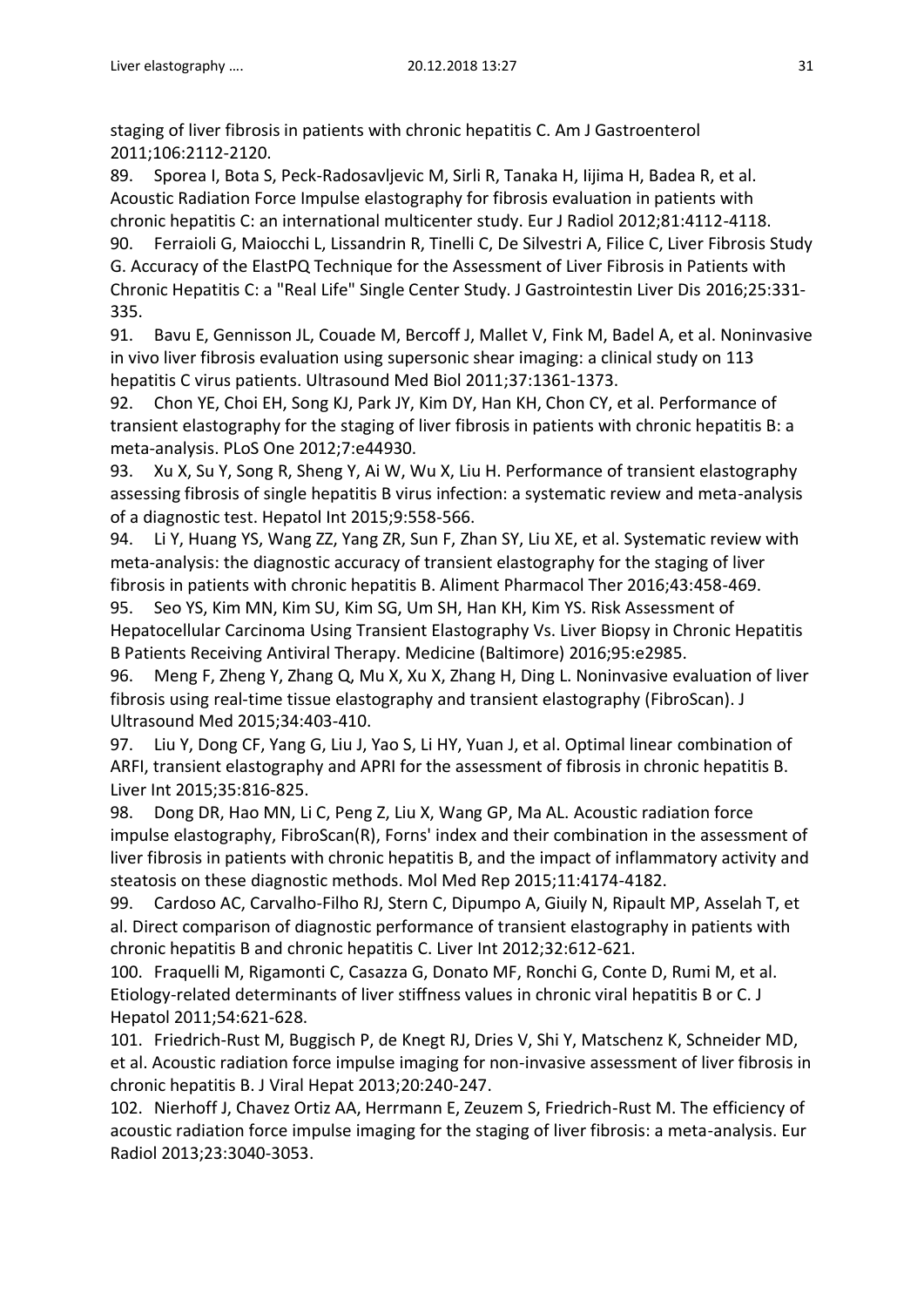103. Petta S, Vanni E, Bugianesi E, Di Marco V, Camma C, Cabibi D, Mezzabotta L, et al. The combination of liver stiffness measurement and NAFLD fibrosis score improves the noninvasive diagnostic accuracy for severe liver fibrosis in patients with nonalcoholic fatty liver disease. Liver Int 2015;35:1566-1573.

104. Naveau S, Lamouri K, Pourcher G, Njike-Nakseu M, Ferretti S, Courie R, Tranchart H, et al. The diagnostic accuracy of transient elastography for the diagnosis of liver fibrosis in bariatric surgery candidates with suspected NAFLD. Obes Surg 2014;24:1693-1701.

105. Tapper EB, Challies T, Nasser I, Afdhal NH, Lai M. The Performance of Vibration Controlled Transient Elastography in a US Cohort of Patients With Nonalcoholic Fatty Liver Disease. Am J Gastroenterol 2016;111:677-684.

106. Kumar R, Rastogi A, Sharma MK, Bhatia V, Tyagi P, Sharma P, Garg H, et al. Liver stiffness measurements in patients with different stages of nonalcoholic fatty liver disease: diagnostic performance and clinicopathological correlation. Dig Dis Sci 2013;58:265-274. 107. Kwok R, Tse YK, Wong GL, Ha Y, Lee AU, Ngu MC, Chan HL, et al. Systematic review with meta-analysis: non-invasive assessment of non-alcoholic fatty liver disease--the role of transient elastography and plasma cytokeratin-18 fragments. Aliment Pharmacol Ther 2014;39:254-269.

108. Wong VW, Vergniol J, Wong GL, Foucher J, Chan HL, Le Bail B, Choi PC, et al. Diagnosis of fibrosis and cirrhosis using liver stiffness measurement in nonalcoholic fatty liver disease. Hepatology 2010;51:454-462.

109. Sasso M, Beaugrand M, de Ledinghen V, Douvin C, Marcellin P, Poupon R, Sandrin L, et al. Controlled attenuation parameter (CAP): a novel VCTE guided ultrasonic attenuation measurement for the evaluation of hepatic steatosis: preliminary study and validation in a cohort of patients with chronic liver disease from various causes. Ultrasound Med Biol 2010;36:1825-1835.

110. Shi KQ, Tang JZ, Zhu XL, Ying L, Li DW, Gao J, Fang YX, et al. Controlled attenuation parameter for the detection of steatosis severity in chronic liver disease: a meta-analysis of diagnostic accuracy. J Gastroenterol Hepatol 2014;29:1149-1158.

111. Fierbinteanu Braticevici C, Sporea I, Panaitescu E, Tribus L. Value of acoustic radiation force impulse imaging elastography for non-invasive evaluation of patients with nonalcoholic fatty liver disease. Ultrasound Med Biol 2013;39:1942-1950.

112. Liu H, Fu J, Hong R, Liu L, Li F. Acoustic Radiation Force Impulse Elastography for the Non-Invasive Evaluation of Hepatic Fibrosis in Non-Alcoholic Fatty Liver Disease Patients: A Systematic Review & Meta-Analysis. PLoS One 2015;10:e0127782.

113. Cassinotto C, Boursier J, de Ledinghen V, Lebigot J, Lapuyade B, Cales P, Hiriart JB, et al. Liver stiffness in nonalcoholic fatty liver disease: A comparison of supersonic shear imaging, FibroScan, and ARFI with liver biopsy. Hepatology 2016;63:1817-1827.

114. Zheng J, Guo H, Zeng J, Huang Z, Zheng B, Ren J, Xu E, et al. Two-dimensional shearwave elastography and conventional US: the optimal evaluation of liver fibrosis and cirrhosis. Radiology 2015;275:290-300.

115. Pavlov CS, Casazza G, Nikolova D, Tsochatzis E, Burroughs AK, Ivashkin VT, Gluud C. Transient elastography for diagnosis of stages of hepatic fibrosis and cirrhosis in people with alcoholic liver disease. Cochrane Database Syst Rev 2015;1:CD010542.

116. Nahon P, Kettaneh A, Tengher-Barna I, Ziol M, de Ledinghen V, Douvin C, Marcellin P, et al. Assessment of liver fibrosis using transient elastography in patients with alcoholic liver disease. J Hepatol 2008;49:1062-1068.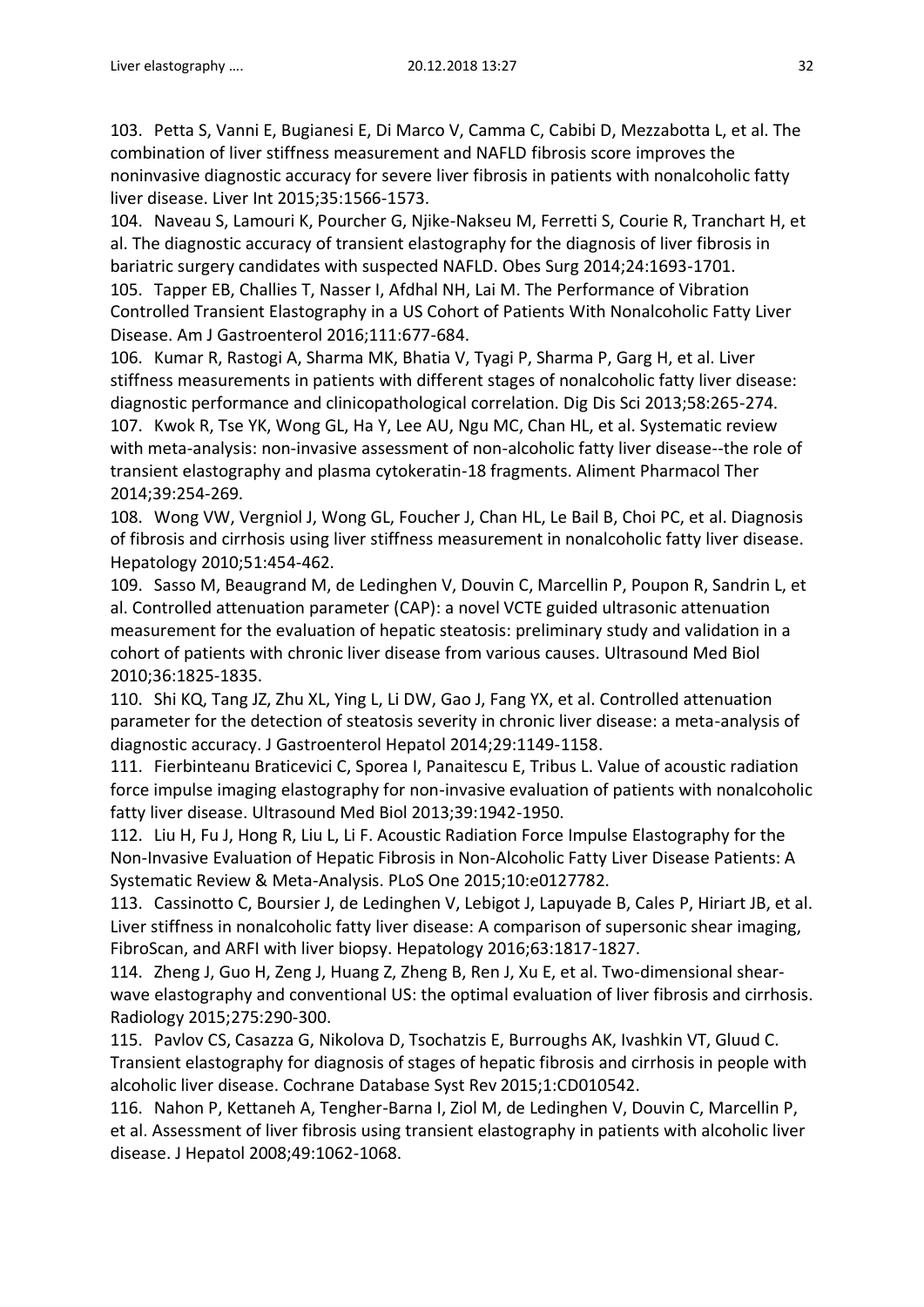117. Kim SG, Kim YS, Jung SW, Kim HK, Jang JY, Moon JH, Kim HS, et al. [The usefulness of transient elastography to diagnose cirrhosis in patients with alcoholic liver disease]. Korean J Hepatol 2009;15:42-51.

118. Janssens F, de Suray N, Piessevaux H, Horsmans Y, de Timary P, Starkel P. Can transient elastography replace liver histology for determination of advanced fibrosis in alcoholic patients: a real-life study. J Clin Gastroenterol 2010;44:575-582.

119. Fernandez M, Trepo E, Degre D, Gustot T, Verset L, Demetter P, Deviere J, et al. Transient elastography using Fibroscan is the most reliable noninvasive method for the diagnosis of advanced fibrosis and cirrhosis in alcoholic liver disease. Eur J Gastroenterol Hepatol 2015;27:1074-1079.

120. Mueller S, Englert S, Seitz HK, Badea RI, Erhardt A, Bozaari B, Beaugrand M, et al. Inflammation-adapted liver stiffness values for improved fibrosis staging in patients with hepatitis C virus and alcoholic liver disease. Liver Int 2015;35:2514-2521.

121. Thiele M, Detlefsen S, Sevelsted Moller L, Madsen BS, Fuglsang Hansen J, Fialla AD, Trebicka J, et al. Transient and 2-Dimensional Shear-Wave Elastography Provide Comparable Assessment of Alcoholic Liver Fibrosis and Cirrhosis. Gastroenterology 2016;150:123-133.

122. Nguyen-Khac E, Chatelain D, Tramier B, Decrombecque C, Robert B, Joly JP, Brevet M, et al. Assessment of asymptomatic liver fibrosis in alcoholic patients using fibroscan: prospective comparison with seven non-invasive laboratory tests. Aliment Pharmacol Ther 2008;28:1188-1198.

123. Mueller S, Millonig G, Sarovska L, Friedrich S, Reimann FM, Pritsch M, Eisele S, et al. Increased liver stiffness in alcoholic liver disease: differentiating fibrosis from steatohepatitis. World J Gastroenterol 2010;16:966-972.

124. Trabut JB, Thepot V, Nalpas B, Lavielle B, Cosconea S, Corouge M, Vallet-Pichard A, et al. Rapid decline of liver stiffness following alcohol withdrawal in heavy drinkers. Alcohol Clin Exp Res 2012;36:1407-1411.

125. Bardou-Jacquet E, Legros L, Soro D, Latournerie M, Guillygomarc'h A, Le Lan C, Brissot P, et al. Effect of alcohol consumption on liver stiffness measured by transient elastography. World J Gastroenterol 2013;19:516-522.

126. Corpechot C, Gaouar F, El Naggar A, Kemgang A, Wendum D, Poupon R, Carrat F, et al. Baseline values and changes in liver stiffness measured by transient elastography are associated with severity of fibrosis and outcomes of patients with primary sclerosing cholangitis. Gastroenterology 2014;146:970-979; quiz e915-976.

127. Engelmann G, Gebhardt C, Wenning D, Wuhl E, Hoffmann GF, Selmi B, Grulich-Henn J, et al. Feasibility study and control values of transient elastography in healthy children. Eur J Pediatr 2012;171:353-360.

128. Behairy Bel S, Sira MM, Zalata KR, Salama el SE, Abd-Allah MA. Transient elastography compared to liver biopsy and morphometry for predicting fibrosis in pediatric chronic liver disease: Does etiology matter? World J Gastroenterol 2016;22:4238-4249.

129. Ferraioli G, Calcaterra V, Lissandrin R, Guazzotti M, Maiocchi L, Tinelli C, De Silvestri A, et al. Noninvasive assessment of liver steatosis in children: the clinical value of controlled attenuation parameter. BMC Gastroenterol 2017;17:61.

130. Belei O, Sporea I, Gradinaru-Tascau O, Olariu L, Popescu A, Simedrea I, Marginean O. Comparison of three ultrasound based elastographic techniques in children and adolescents with chronic diffuse liver diseases. Med Ultrason 2016;18:145-150.

131. Matos H, Trindade A, Noruegas MJ. Acoustic radiation force impulse imaging in paediatric patients: normal liver values. J Pediatr Gastroenterol Nutr 2014;59:684-688.